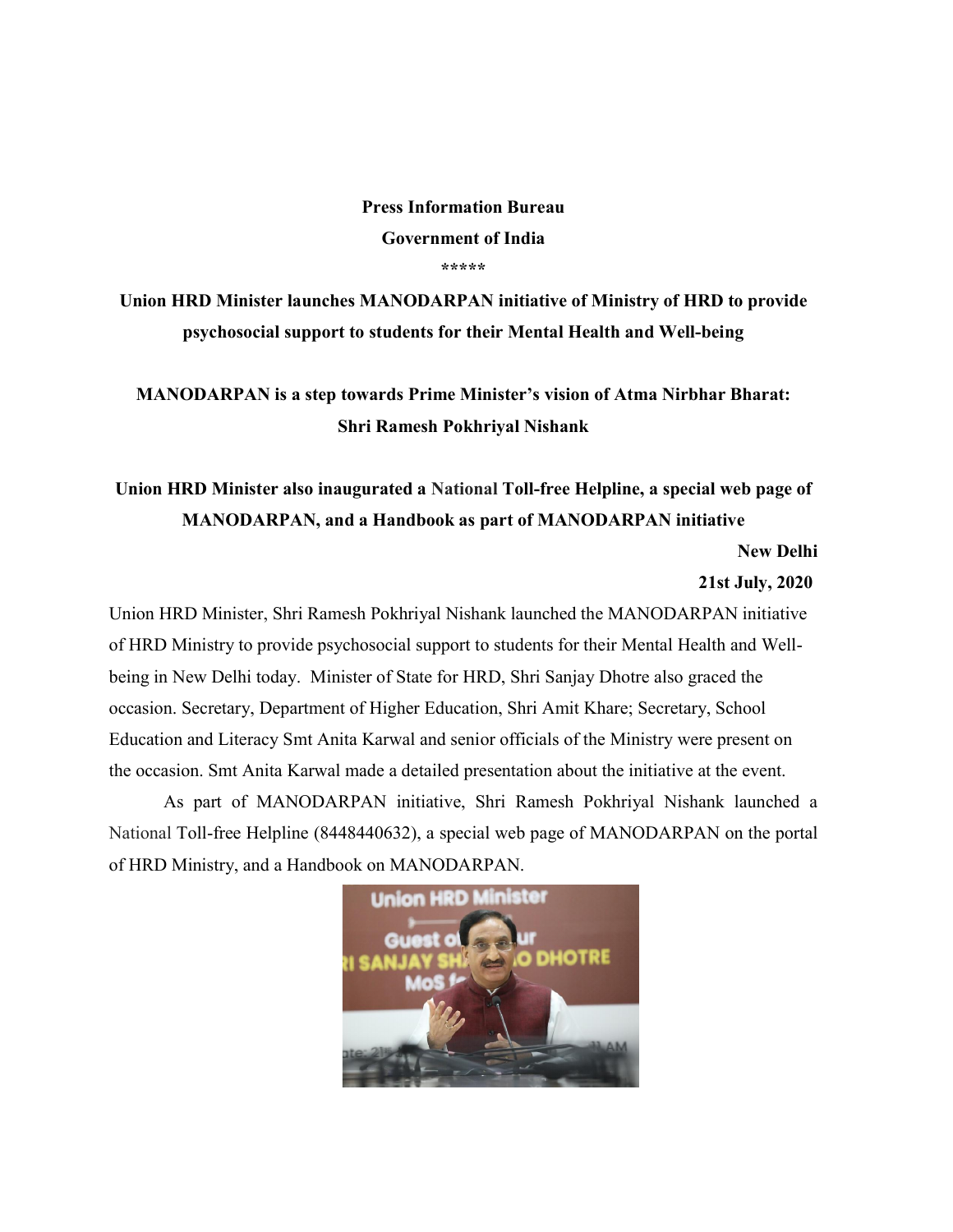

Speaking on the occasion, the Shri Ramesh Pokhriyal Nishank said that COVID -19 is understandably a challenging time for everyone around the world. This Global pandemic is not only a serious medical concern, but also brings mixed emotions and psycho-social stress for all. With specific focus on children and adolescents, there are emerging mental health concerns that are often reported in such situations. Children and adolescents may be more vulnerable and may experience heightened level of stress, anxiety and fearfulness, along with a range of other emotional and behavioural issues.

Shri Pokhriyal informed that the HRD Ministry has felt that while it is important to focus on continuing education on the academic front, the mental well-being of the students also needs to be given equal importance. So, Ministry has taken an initiative, named, MANODARPAN covering a wide range of activities to provide Psychosocial Support to students for their Mental Health & Well-being during the COVID outbreak and beyond. He further informed that a Working Group, having experts from the fields of education, mental health and psychosocial issues as its members, has been set up to monitor and promote the mental health issues and concerns of students and to facilitate providing of support to address the mental health and psychosocial aspects during and after COVID-19 lockdown, through conselling services, online resources and helpline.

The Minister informed that the Prime Minister Shri Narendra Modi, launched the ATMANIRBHAR BHARAT ABHIYAN and, the MANODARPAN initiative has been included in it, as a part of strengthening human capital and increasing productivity and efficient reform and initiatives for the Education sector.

He further stated that a Web-page named MANODARPAN- Psychosocial Support for Mental Health & Well-being during the COVID outbreak and beyond has since been created on the Web-site of the Ministry of Human Resource Development. The Web-page contains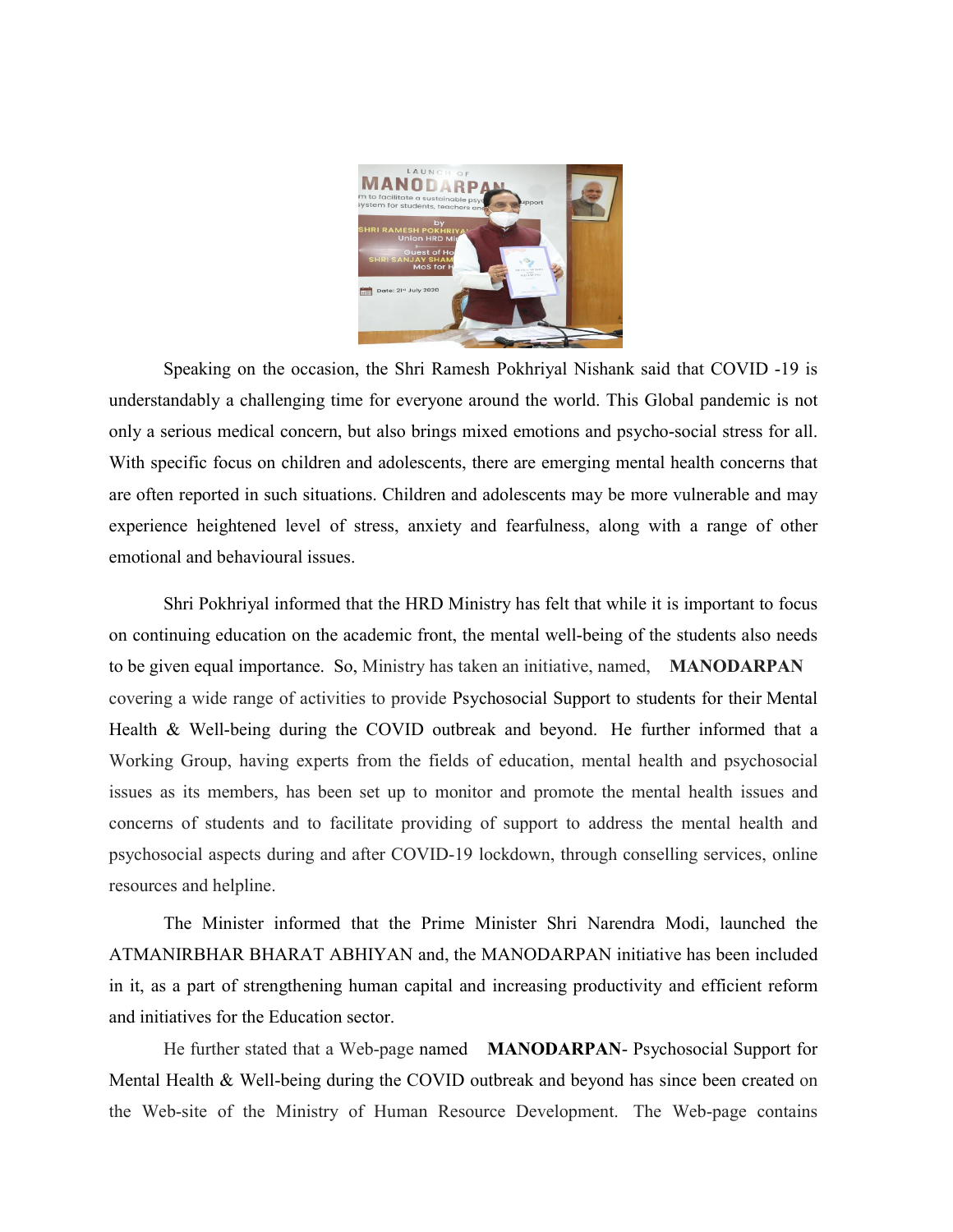advisory, practical tips, posters, podcasts, videos, do s and don ts for psychosocial support, FAQs and online query system. A National Toll-free Helpline (8448440632) has also been set up. This unique helpline shall be managed by a pool of experienced counselors/ Psychologists and other mental health professionals and will continue beyond the COVID-19 situation. Through this helpline tele-counselling will be provided to the students to address their mental health and psychosocial issues.

While addressing the participants Shri Dhotre said that the pandemic has affected children as well as adults psychlogically and emotionally. In such a climate, we need organised and institutionalized help. He said that the mental health has a reciprocal relationship with the well-being and productivity of a society and its members. Hence, it is essential for the well-being and functioning of individuals in such a climate we should also come forward as a more cohesive and mutually interdependent society. He also said, the MANODARPAN initiative has been included in the Atmanirbhar Bharat Abhiyan as part of a strengthening and empowering the human capital to increase productivity and efficiency through reforms and initiatives in the education sector.

He further added, the resources mobilized through the MANODARPAN initiative are envisaged to facilitate a sustainable psychological support system for students, families and teachers, and will be a great utility even in the post-corona times with proactive and preventive mental health and well-being services integrated into the mainstream of learning processes.

The following components are included in the MANODARPAN initiative:

- Advisory Guidelines for students, teachers and faculty of School systems and Universities along with families.
- Web page on the MHRD website, which will carry advisory, practical tips, posters, videos, do s and don ts for psychosocial support, FAQs and online query system.
- National level database and directory of counsellors at School and University level whose services can be offered voluntarily for Tele-Counselling Service on the National Helpline.
- National Toll-free Helpline by the MHRD for a country wide outreach to students from school, universities and colleges. This unique helpline shall be manned by a pool of experienced counselors/ Psychologists and other mental health professionals and will continue beyond the COVID-19 situation.
- Handbook on Psychosocial Support: Enriching Life skills & Wellbeing of Students to be published online. The booklet will include FAQs, Facts & Myths and will also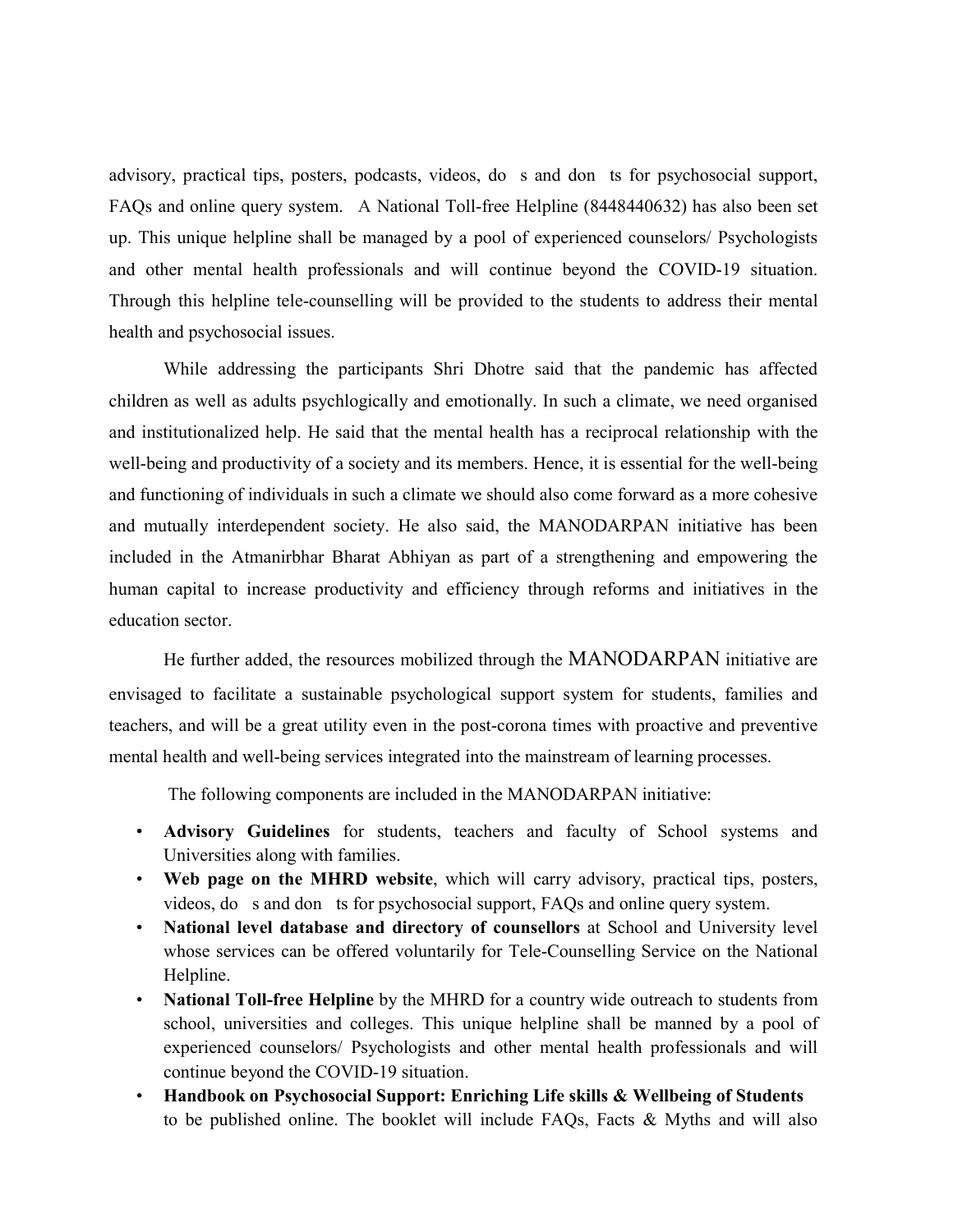cover ways and means to manage emotional and behavioural concerns (from young children to college youth) during the COVID-19 pandemic and beyond.

- Interactive Online Chat Platform for contact, counselling and guidance by psychologists and other mental health professionals which will be available for students, teachers, and families during COVID-19 and beyond.
- Webinars, audio-visual resources including videos, posters, flyers, comics, and short films to be uploaded as additional resource materials on the webpage. Crowd sourcing from students all over the country will be encouraged as peer support.

For Manodarpan website, click the link: http://manodarpan.mhrd.gov.in/

Click here to see the PPT:

\*\*\*\*\*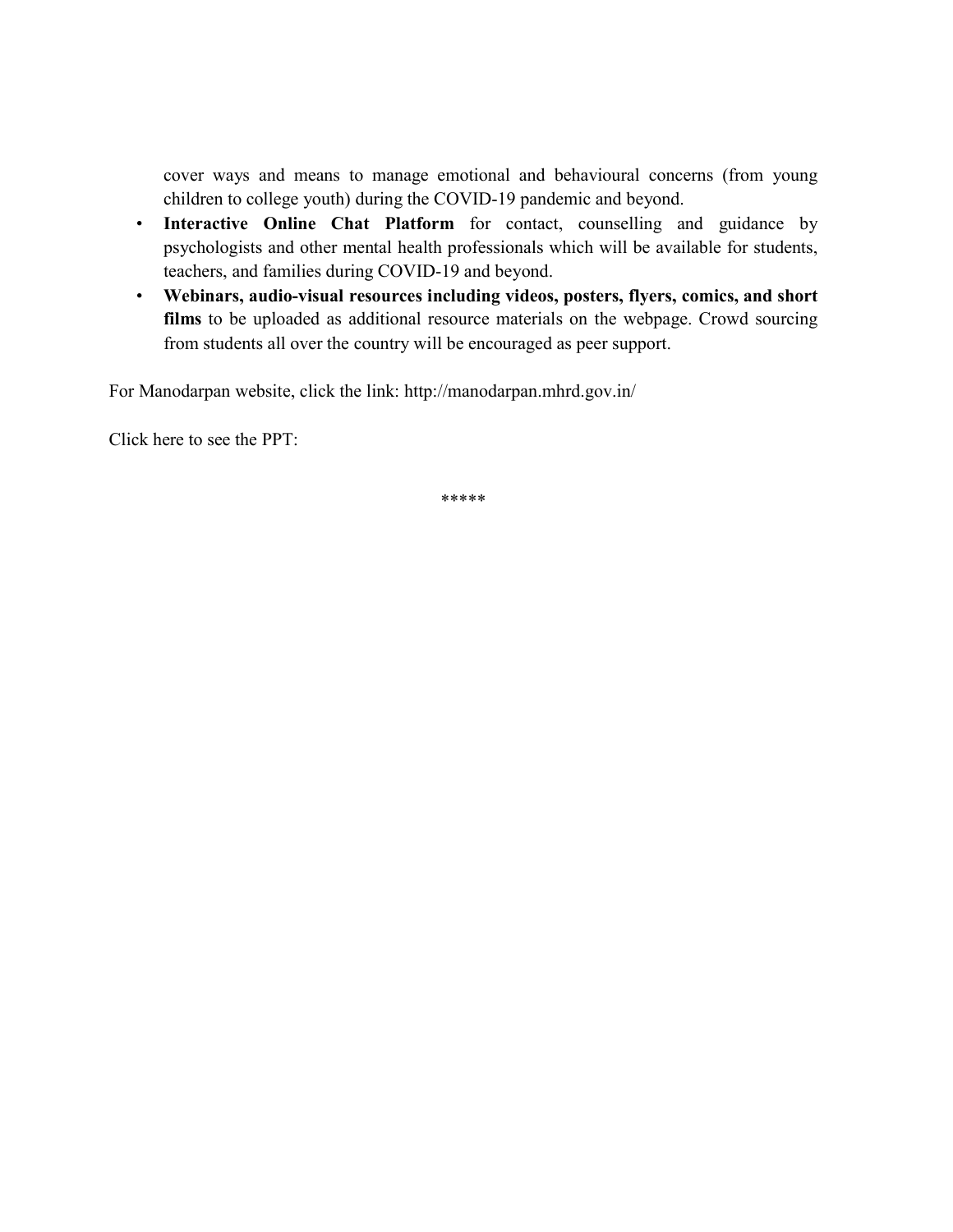



## M a n o d a r p a n

"An initiative of the Ministry of Human Resource Development, Government of India" 21st July, 2020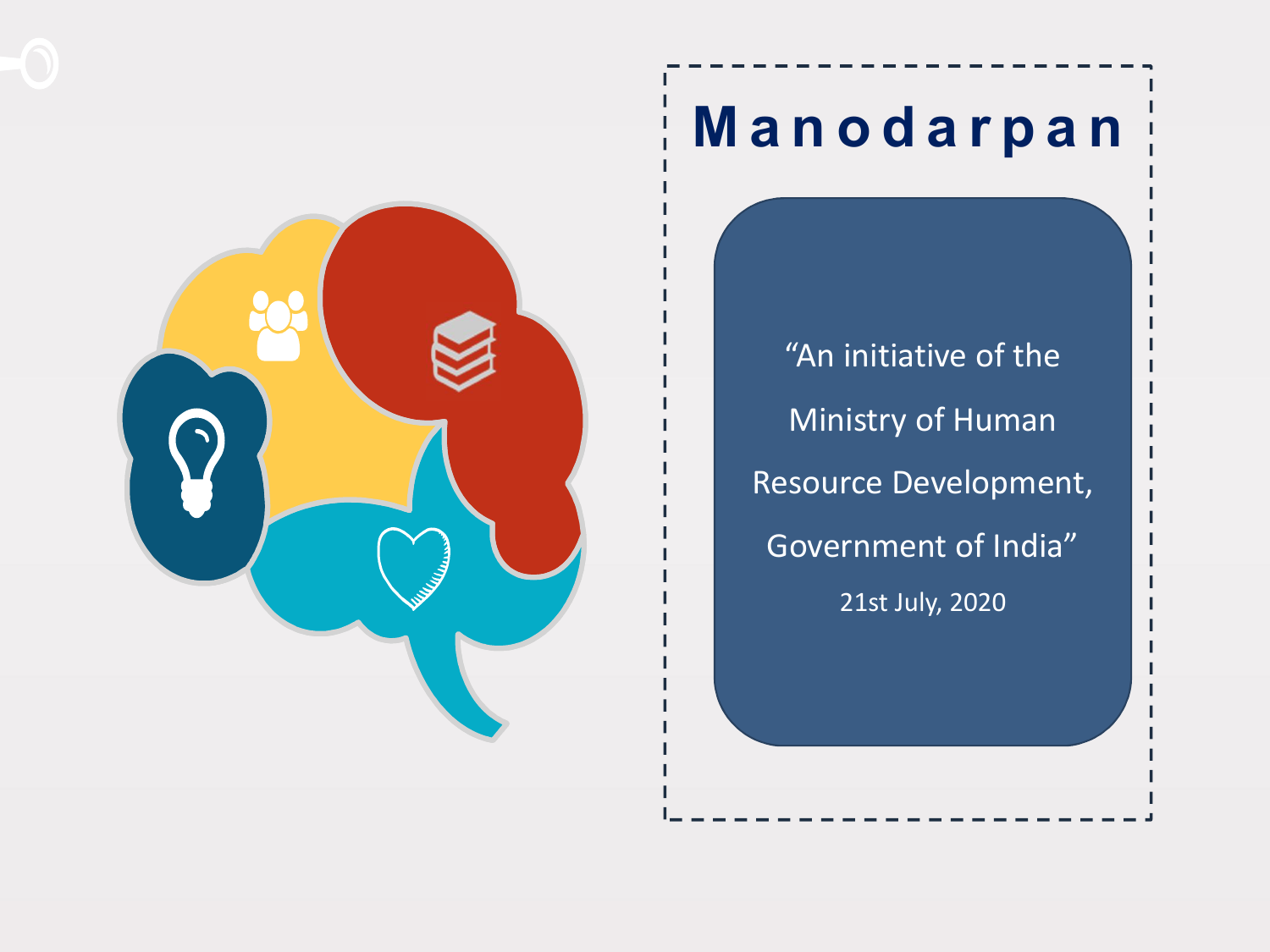

## Health

Refers to a state of physical, social, mental and emotional well-being, and not merely a state of absence of illness or disease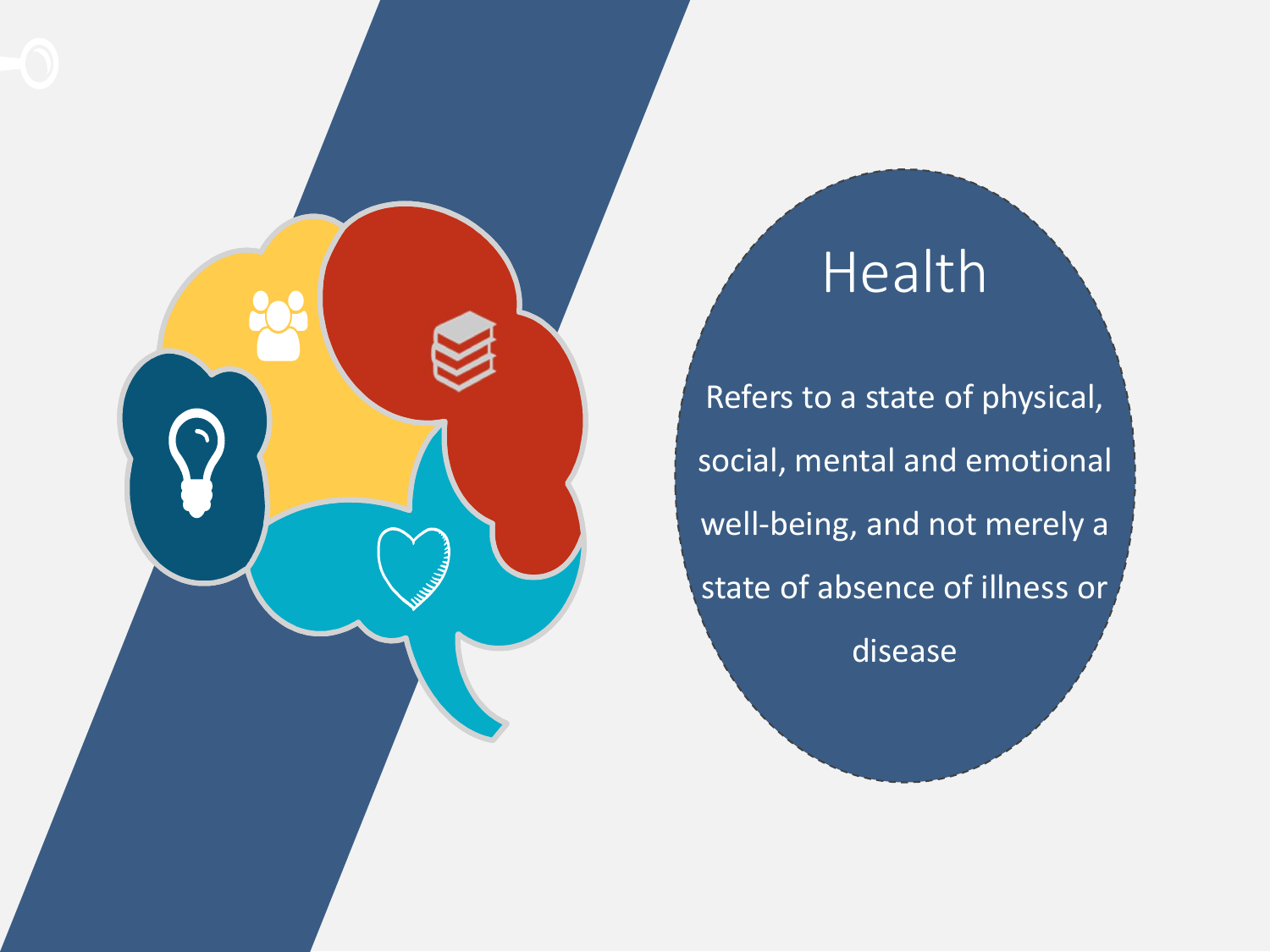## **Health**

#### Mental Health

The state of well-being when a person is able to cope with the stresses of daily life, and continue to be productive and is able to contribute to his community.

If mental well-being is impacted, it impacts all other aspects of health – physical, social and emotional.

#### Physical Health

When a person is free from illness/injury and aware of and follow physical fitness routine, nutritious diet, hygienic habits

### Social Health

Ability to interact well with other person/s, society, contribute to society, to collaborate, and have satisfying personal relationships

Emotional **Health** 

Ability to control, manage and express emotions comfortably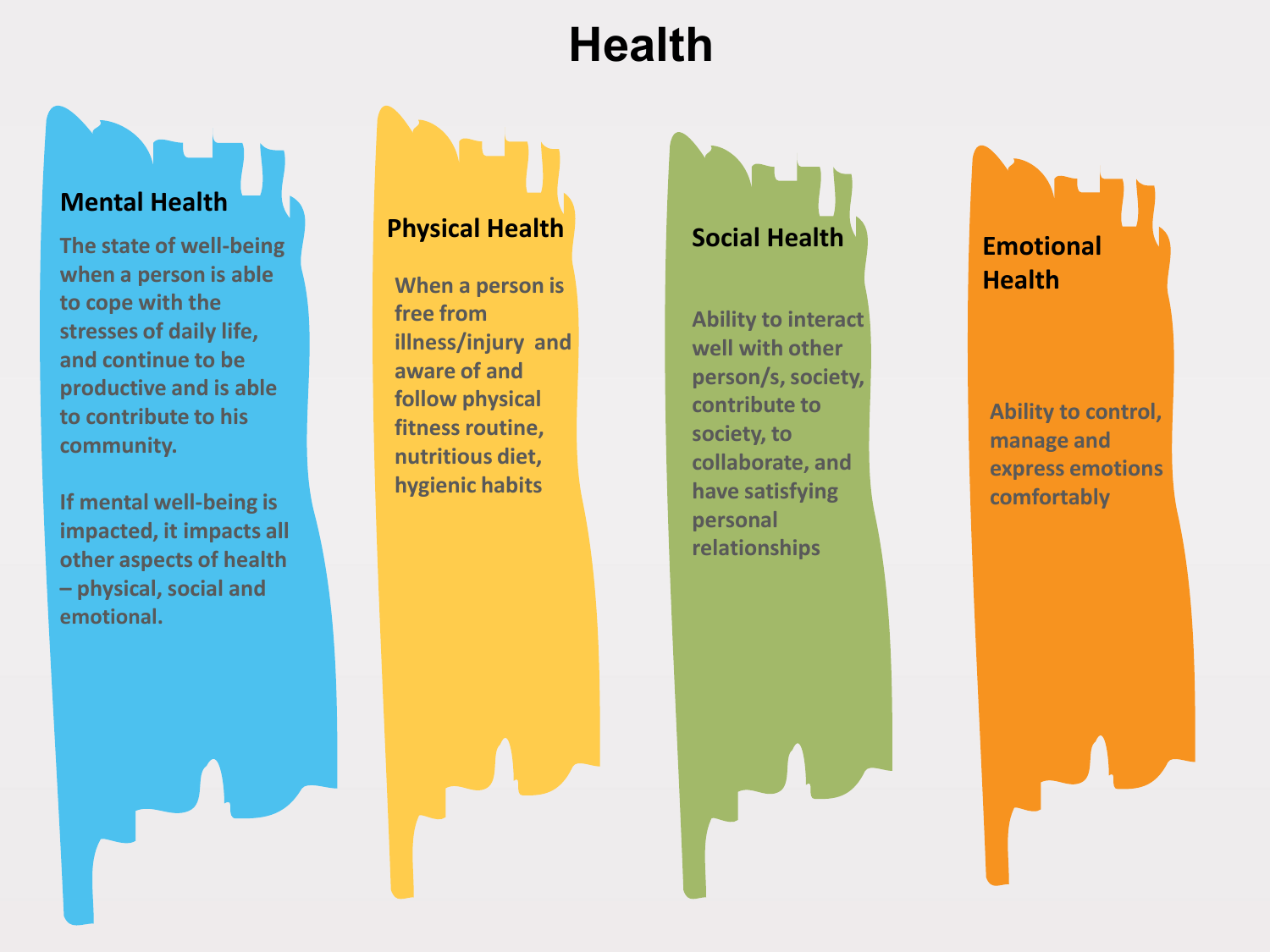## What is capable of reducing community health and well-being

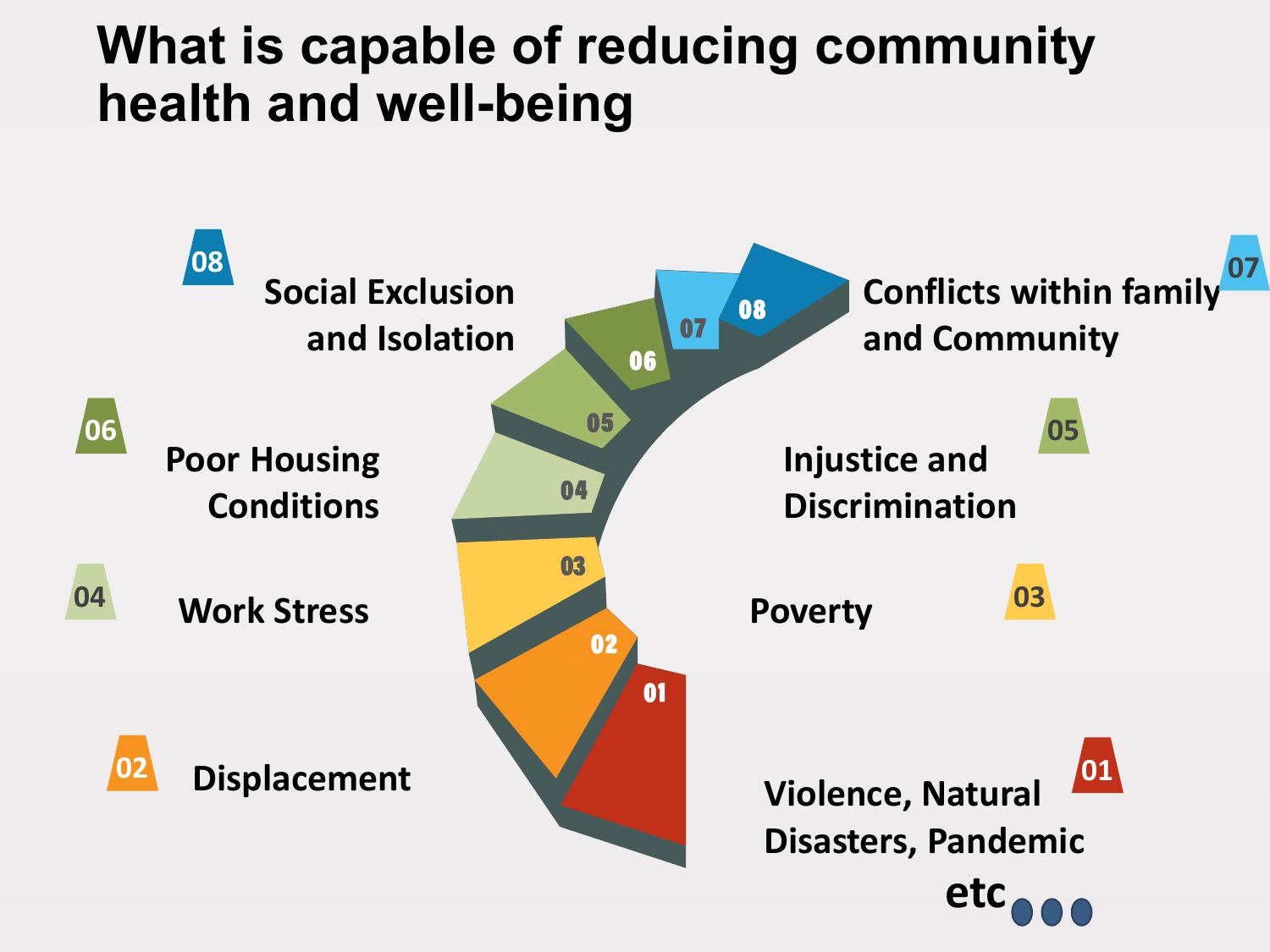

## Genesis of Manodarpan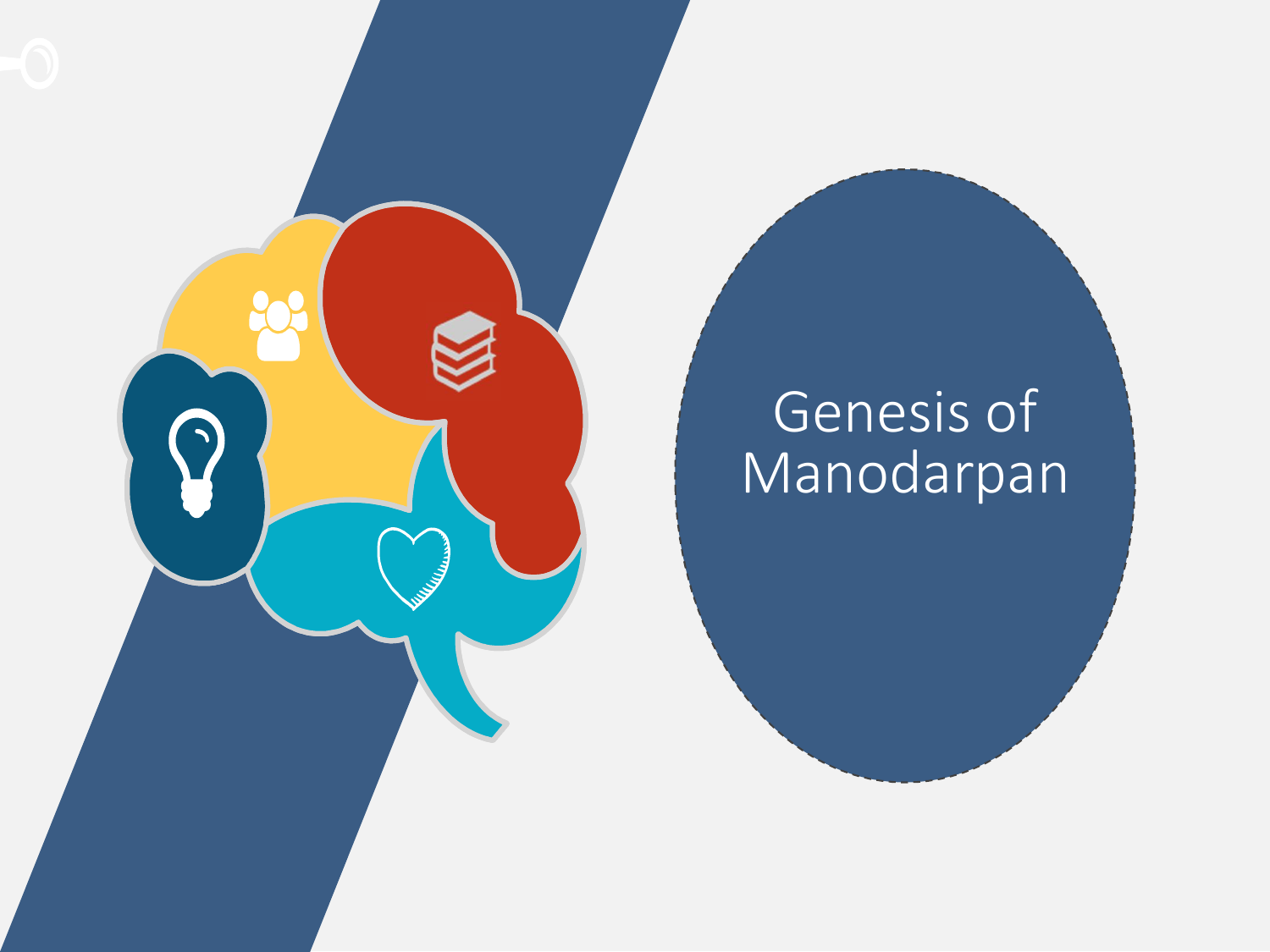## Genesis of Manodarpan

### Pandemic

Outbreak of global pandemic COVID-19

#### Lockdown

Lockdown including closure of all educational institutions from mid March, 2020

#### **Uncertainty**

Postponement/Cancellation of exams mid-way; handling new class/subject, future admissions/career decisions

#### Home campus

Students compelled to stay at home, some stranded in hostels; new online classes



#### Mental Health Issues

e-mails and social media requests received in Ministry about mental health issues after onset of COVID-19

#### Holistic development

Besides academic concerns, emotional and social aspects of learning are also affected

#### Vulnerability

Children and adolescents more disposed to stress, anxiety, fear and loneliness

#### Challenging Time

Various stress factors leading to a stressful time for all including students, families, teachers.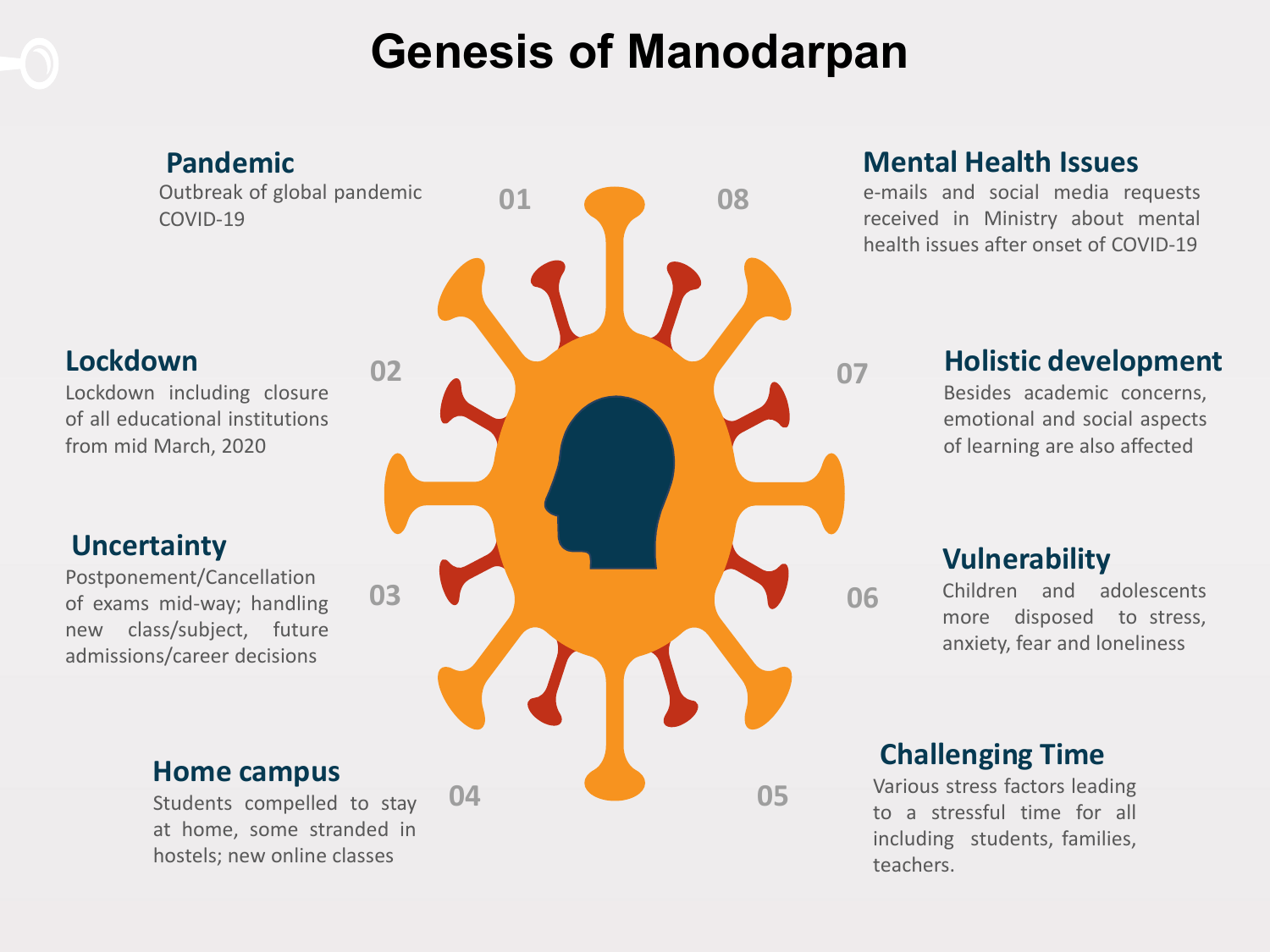## Stress Factors in the Pandemic

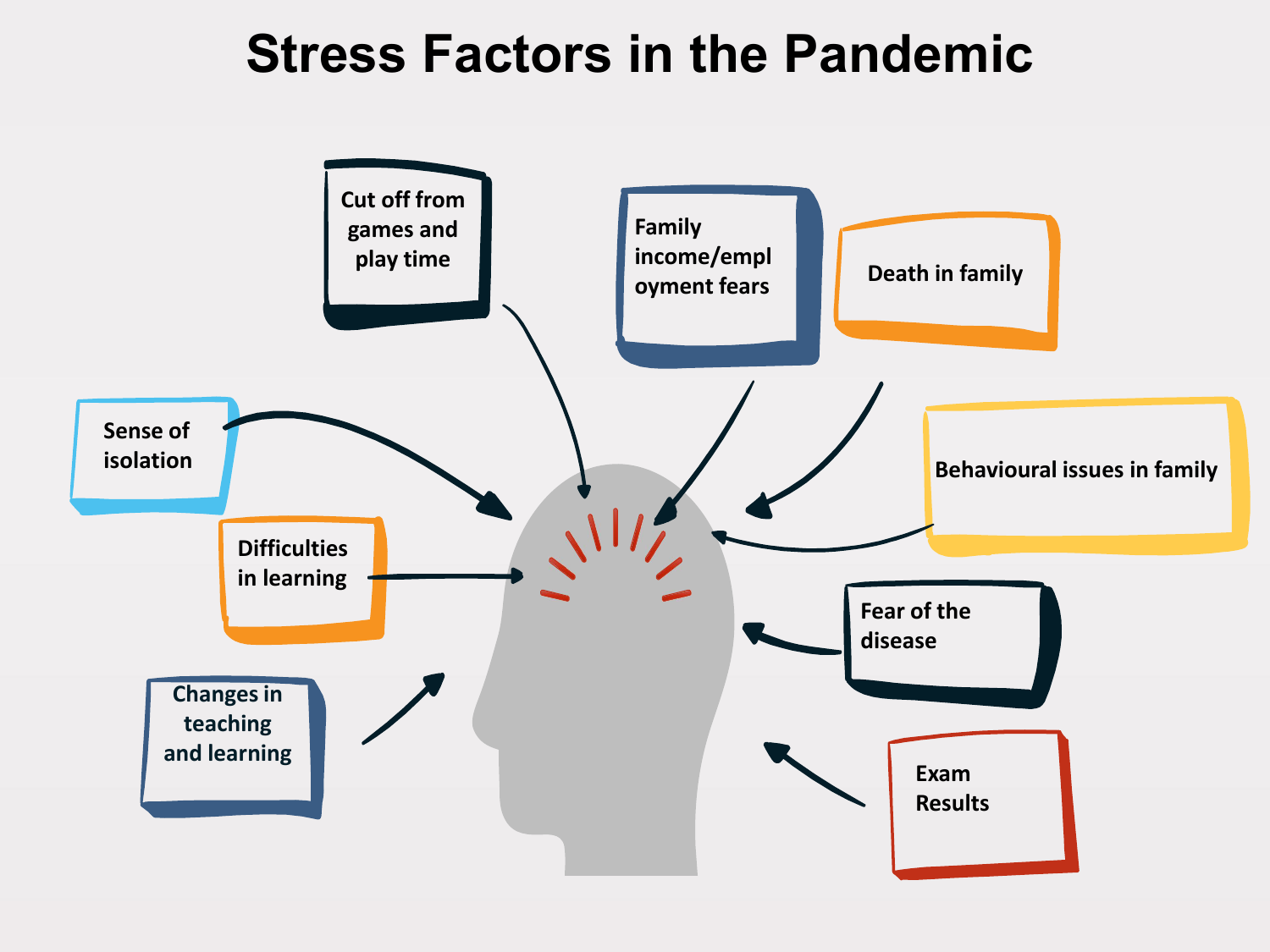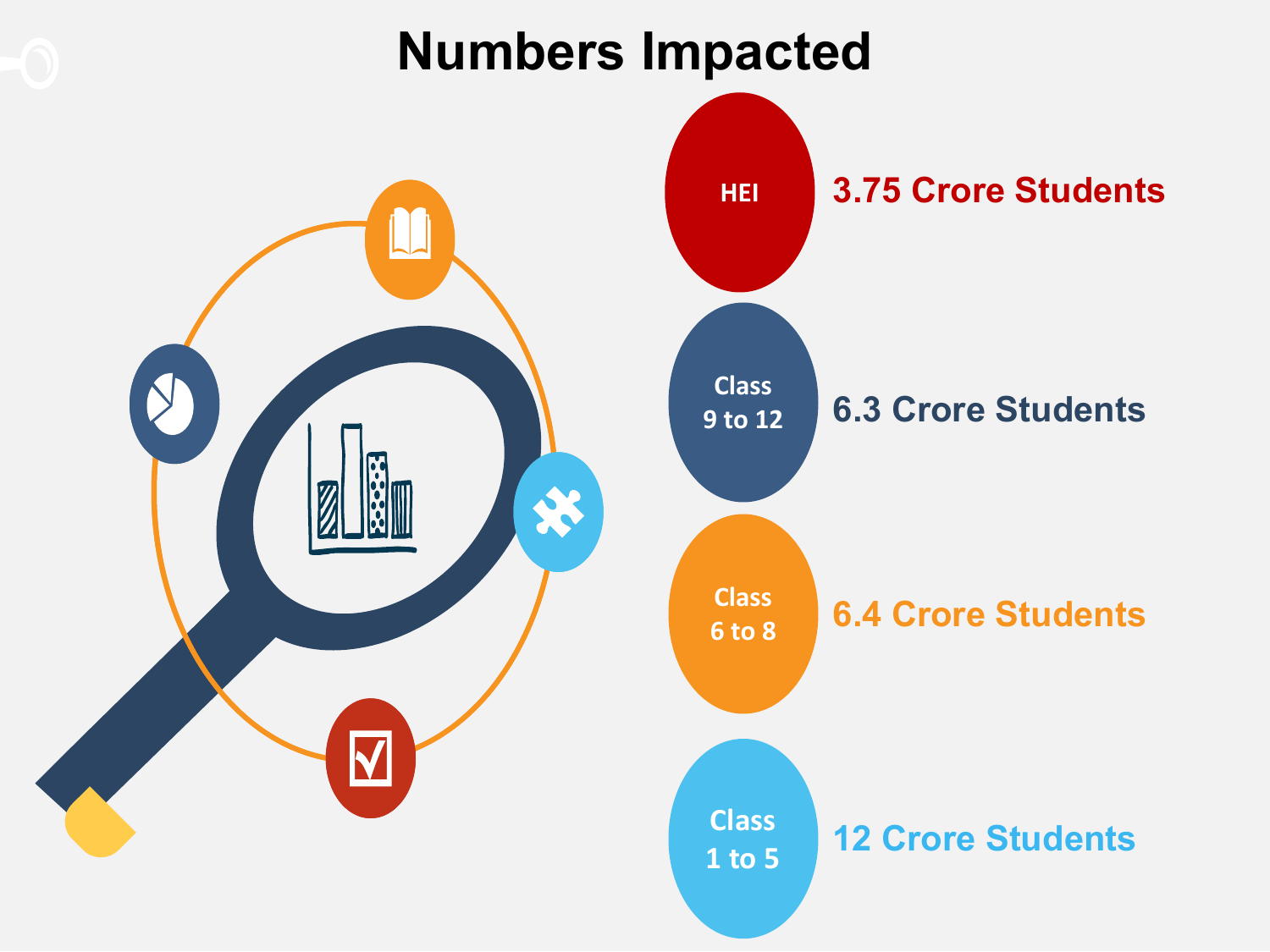## Genesis Of Manodarpan (2)

### Hon'ble HRM emphasized on the need to provide psychosocial support

On 9th April, 2020, a Working Group set up by MHRD, to monitor and promote mental health and well-being of students and to provide psychosocial support.



### Consultations with Experts and **Stakeholders**

Experts from field of counsellng education, mental health, child and adolescent psychology are members of the Working Group.

Wide consultation with stakeholders held.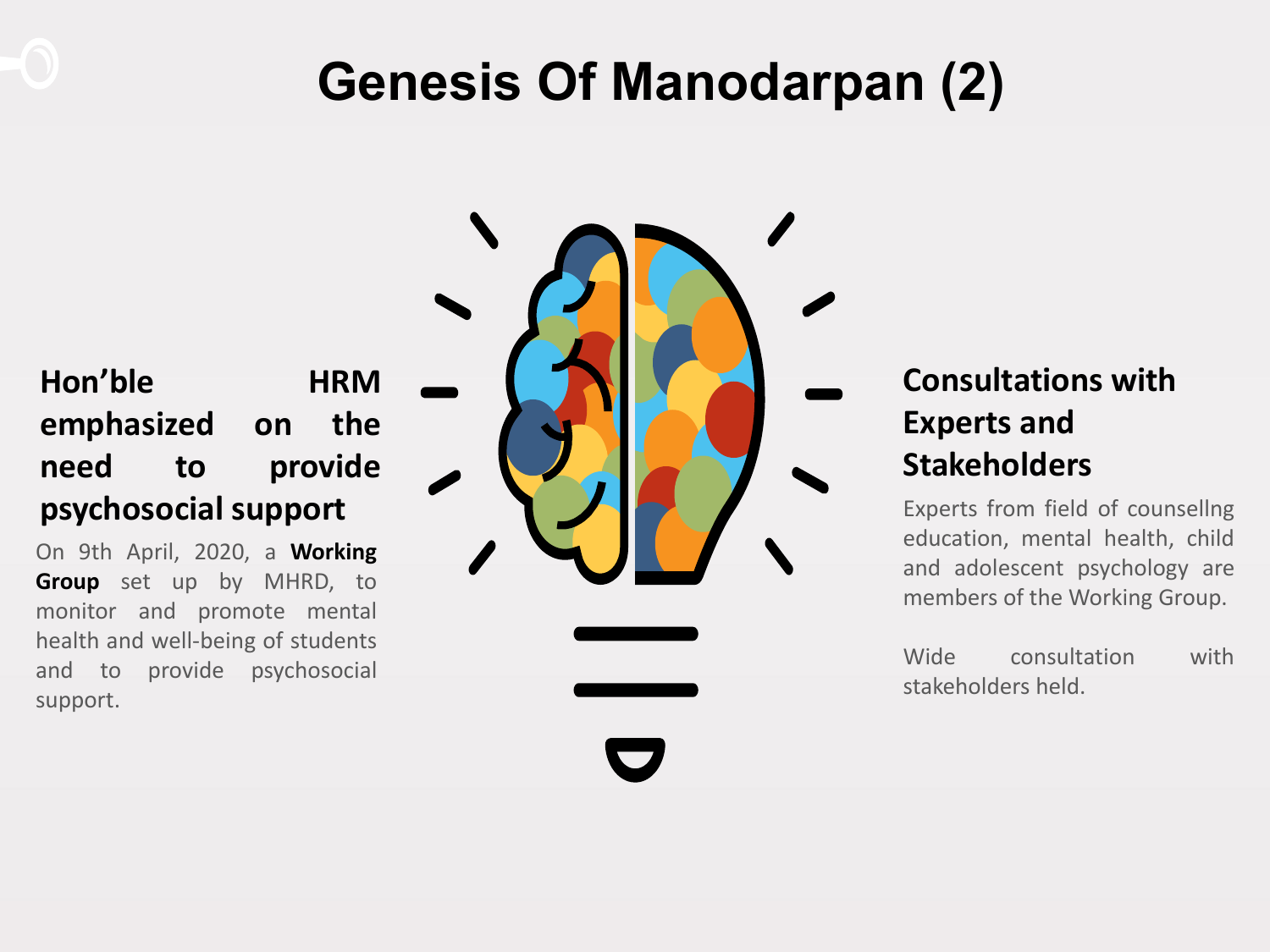

## Need for Manodarpan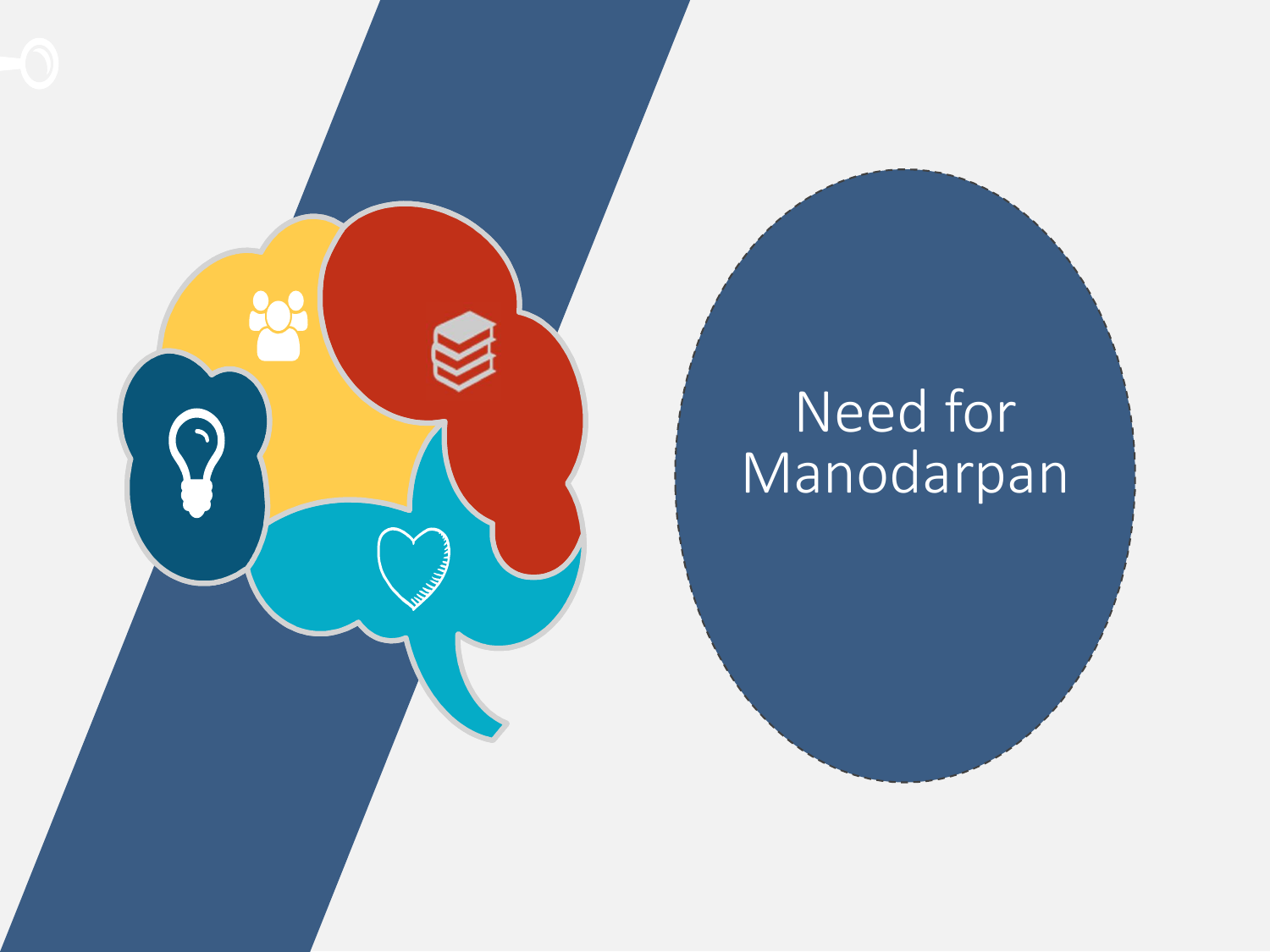## Need for Manodarpan

## Strong Linkage

Strong linkage needed between education and health-physical, mental and emotional.



Schools and colleges to become places for promoting physical health and mental well being.

# ICMR Report 2017

ICMR (2017) shows that 10-13% of children and adolescents in India are dealing with mental health concerns.



### WHO Report 2017

As per WHO 2017 report, 56 million individuals worldwide treated for depressive disorders – likely to increase after COVID-19 pandemic.



NCRB data 2018

As per NCRB 2018 data , every hour one student dies by suicide in India. (10159 students died due to suicide in 2018).

### Counsellor in Schools

CBSE affiliation bye-laws mandate counselor in very school. Counselor very essential in residential schools and colleges (NVS has around 1200 counselors).

### **Counsellor in Colleges**

As per UGC guidelines, 2015, all Higher Education Institution should have 'Students Counselling System'.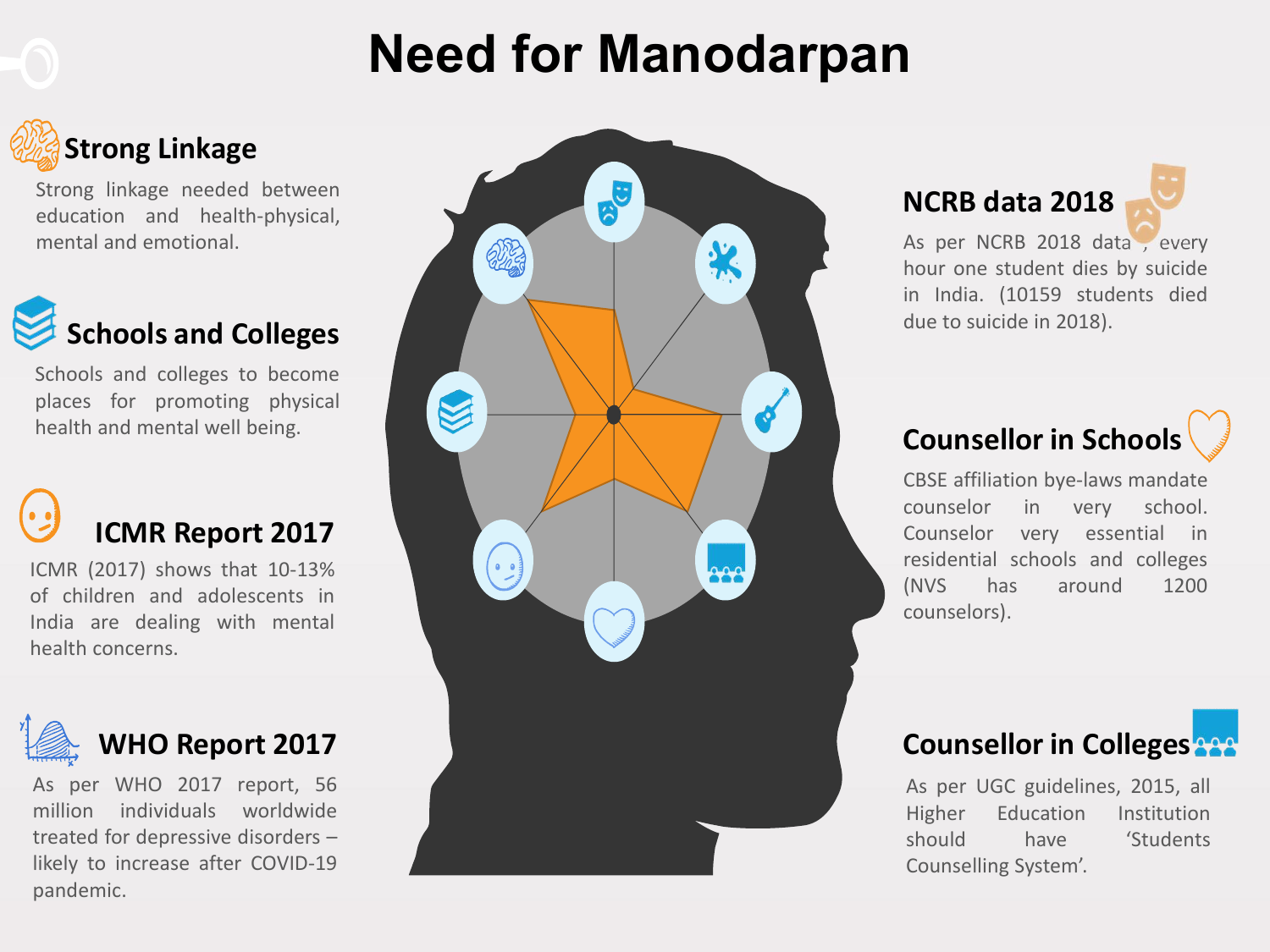## Need for Manodarpan (Contd.)

### Identify Psychosocial **Stressors**

Important to identify the concerns of students such as loneliness, isolation, stress, anxiety, peer pressure, parental / societal expectations, body image, self doubts etc. and have focused programmes in schools and colleges to address them.



#### Aatma Nirbhar Bharat Abhiyan

Manodarpan is a part of Prime Minister AATMA NIRBHAR BHARAT ABHIYAN – a stimulus package to revitalize Indian economy including empowering human capital and increasing productivity and efficiency post COVID-19 outbreak.

#### Manodarpan

But in lockdown a different solution - Manodarpan

#### Announced by FM

Announced as part of series of tranches for Aatma Nirbhar Bharat Abhiyan by Finance Minister on 17th May, 2020.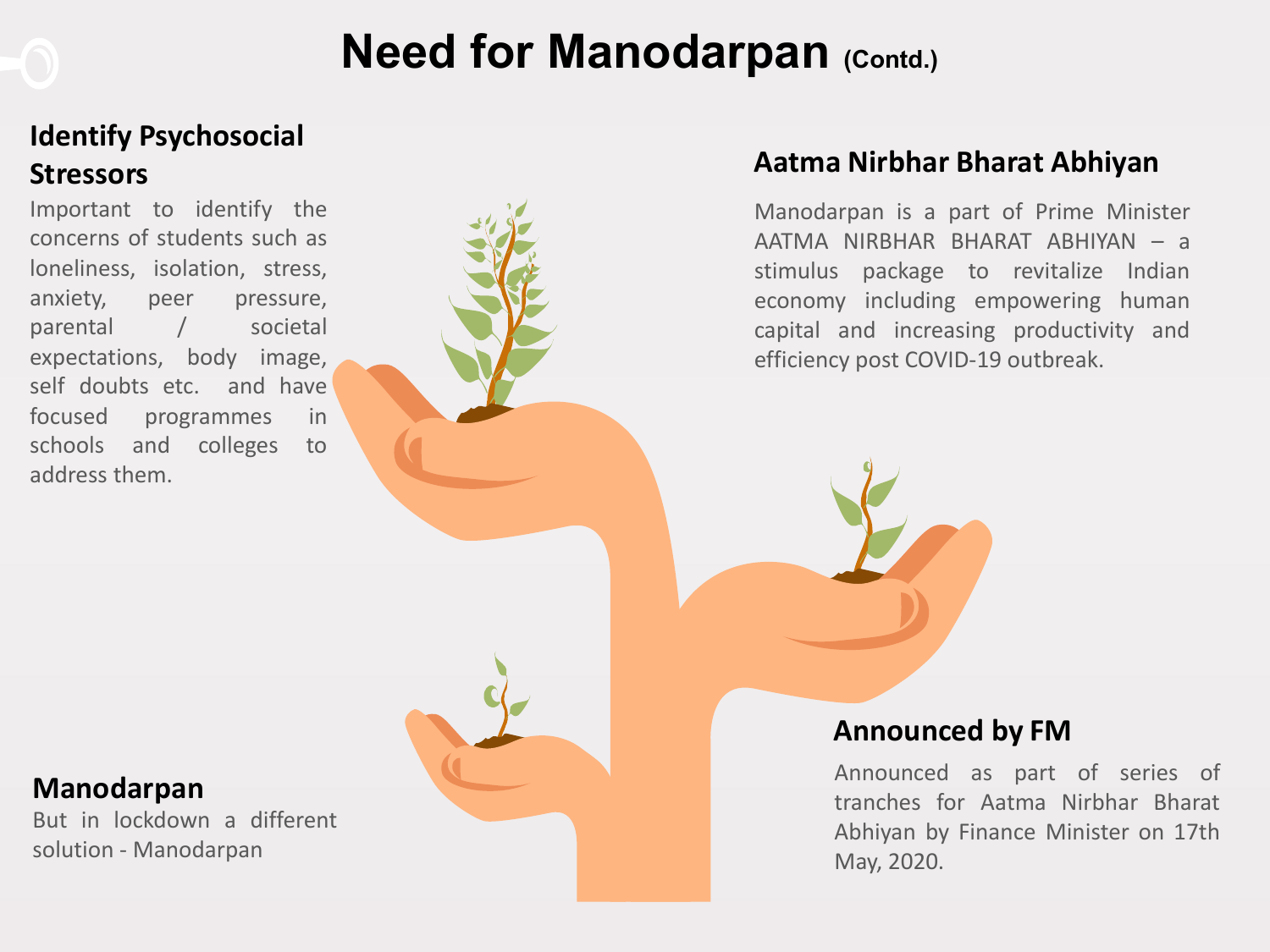

## Components of Manodarpan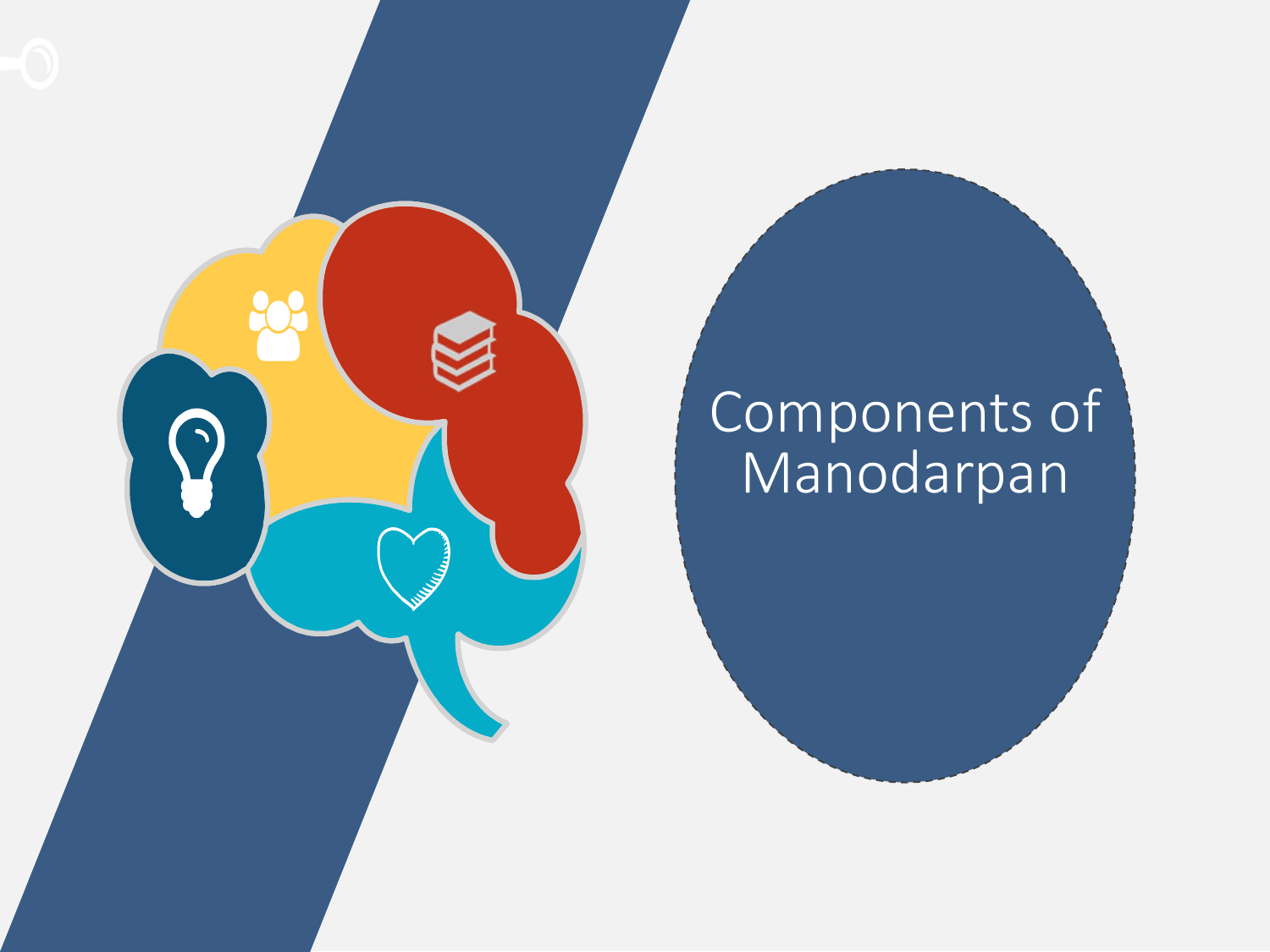## Components of Manodarpan Initiatives

To facilitate sustainable psychosocial support system in educational arena beyond COVID-19



#### Counselling Resources

National database and directory of Counselors and Counseling services.

#### Resource Centre

Hand book on 21st Century Life Skills for students to face real life challenges, Manual on Mental Health, and various other resource material such as videos, posters comics, flyers, podcasts, research works etc.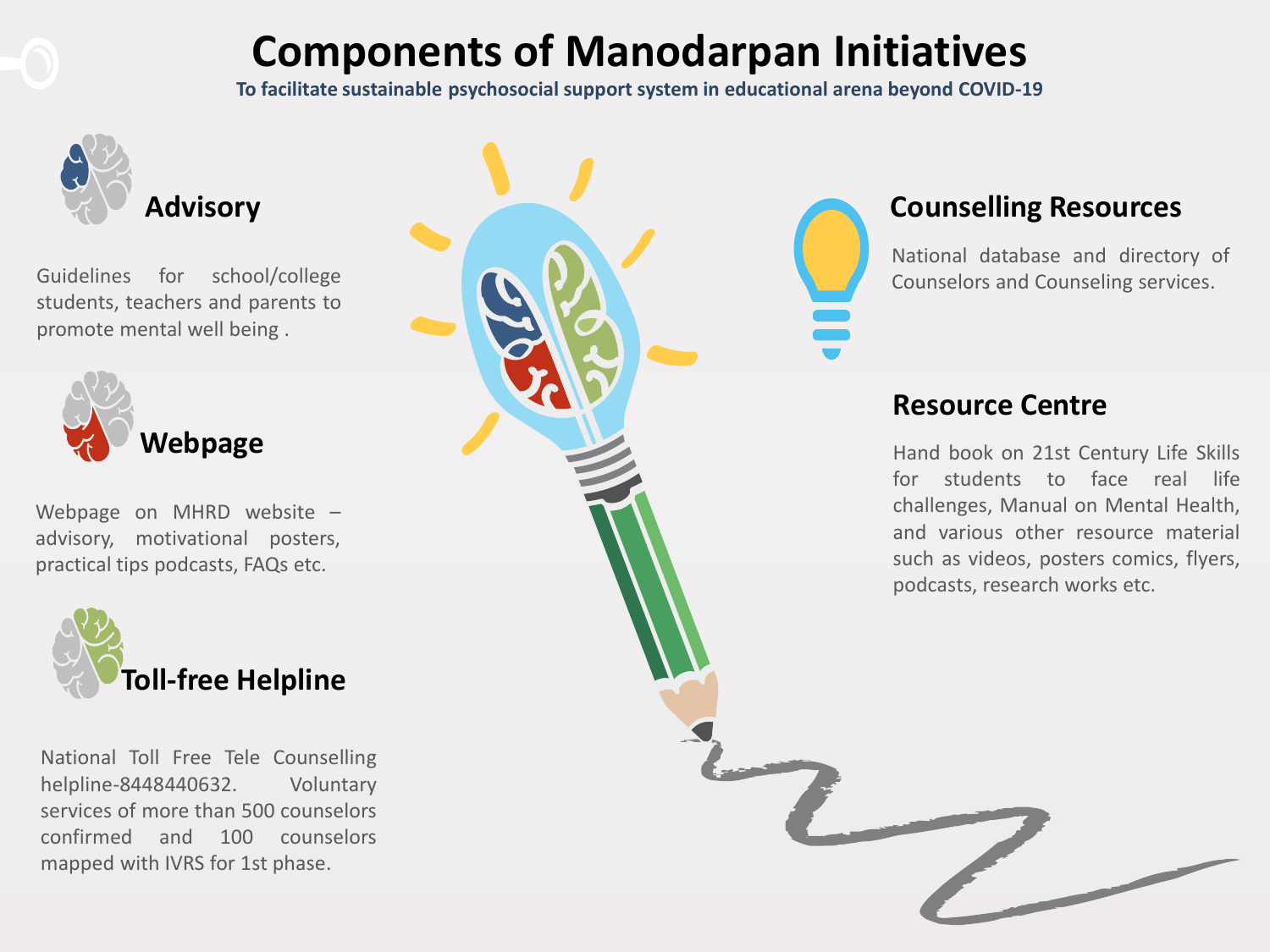## Components of Manodarpan Initiatives

To facilitate sustainable psychosocial support system in educational arena beyond COVID-19



measure.

### Effective Policy

Facilitate advocacy, research and training for effective policy on mental health support and well being of children and youth for holistic development.

### Platform for National and Regional Consultation

To create linkages between States, Institution, Organisations for sharing of insights researches experiences and learnings to increase awareness and builindg community for mental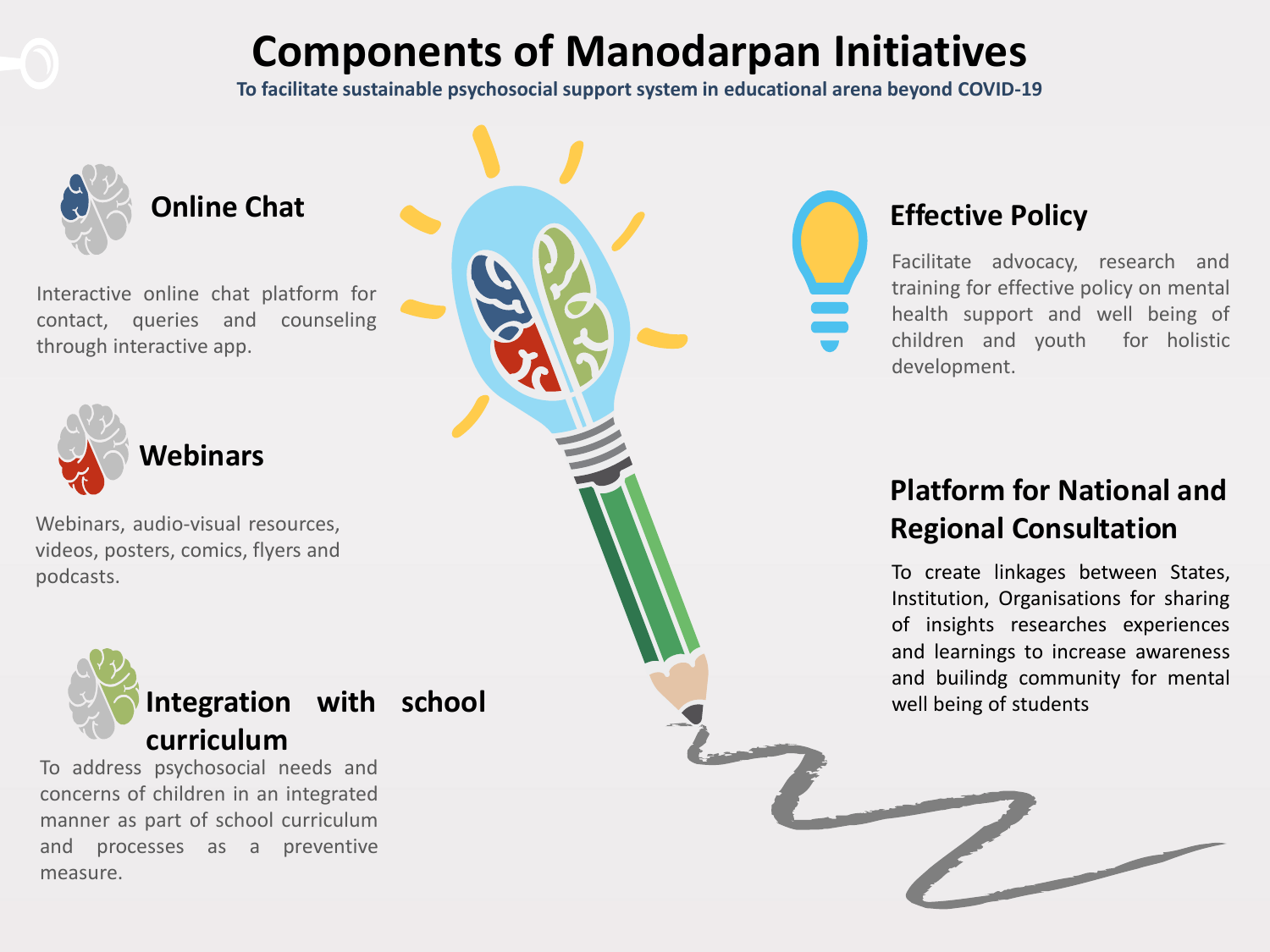

## Ongoing Activities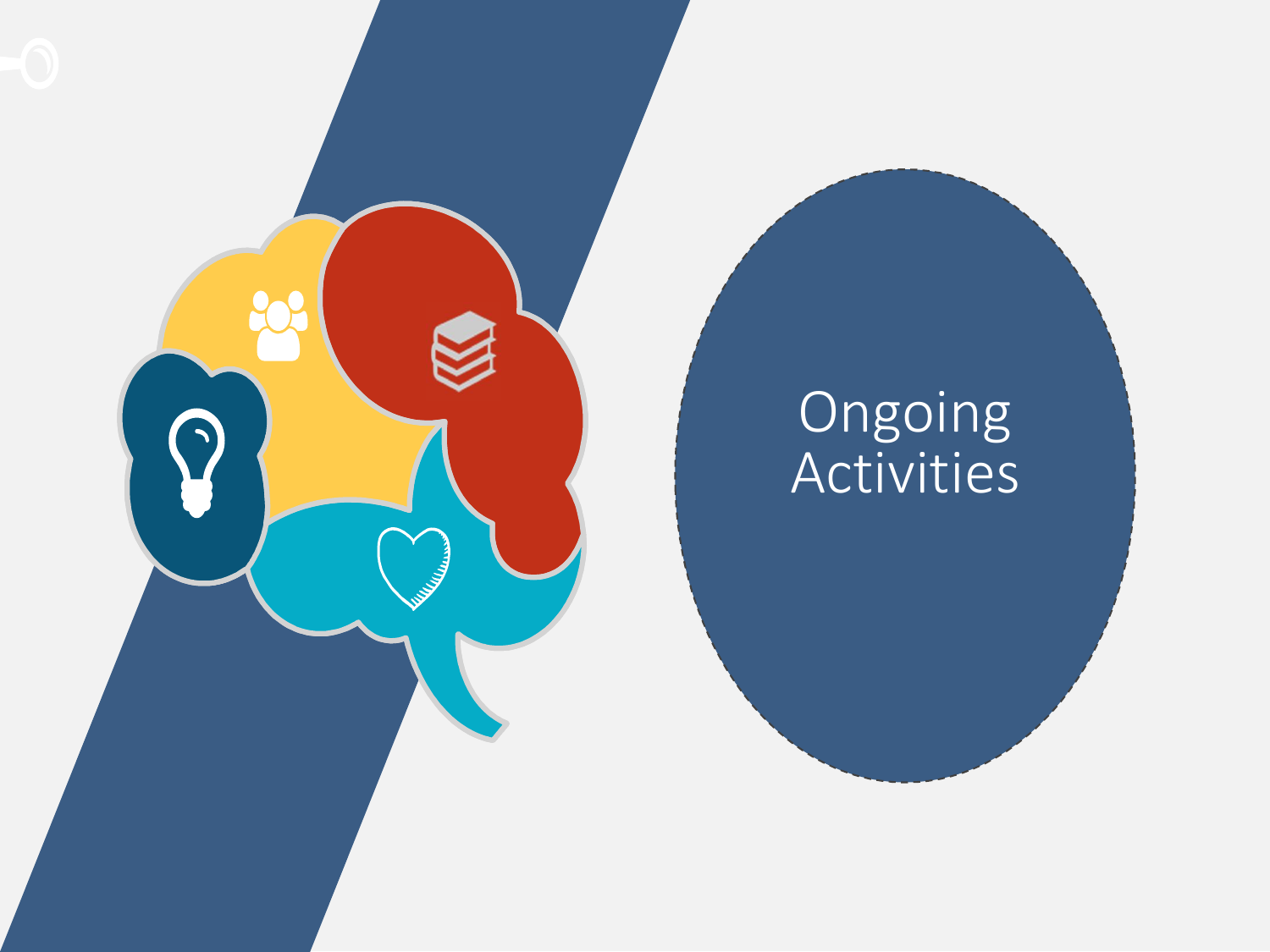## Ongoing Activities

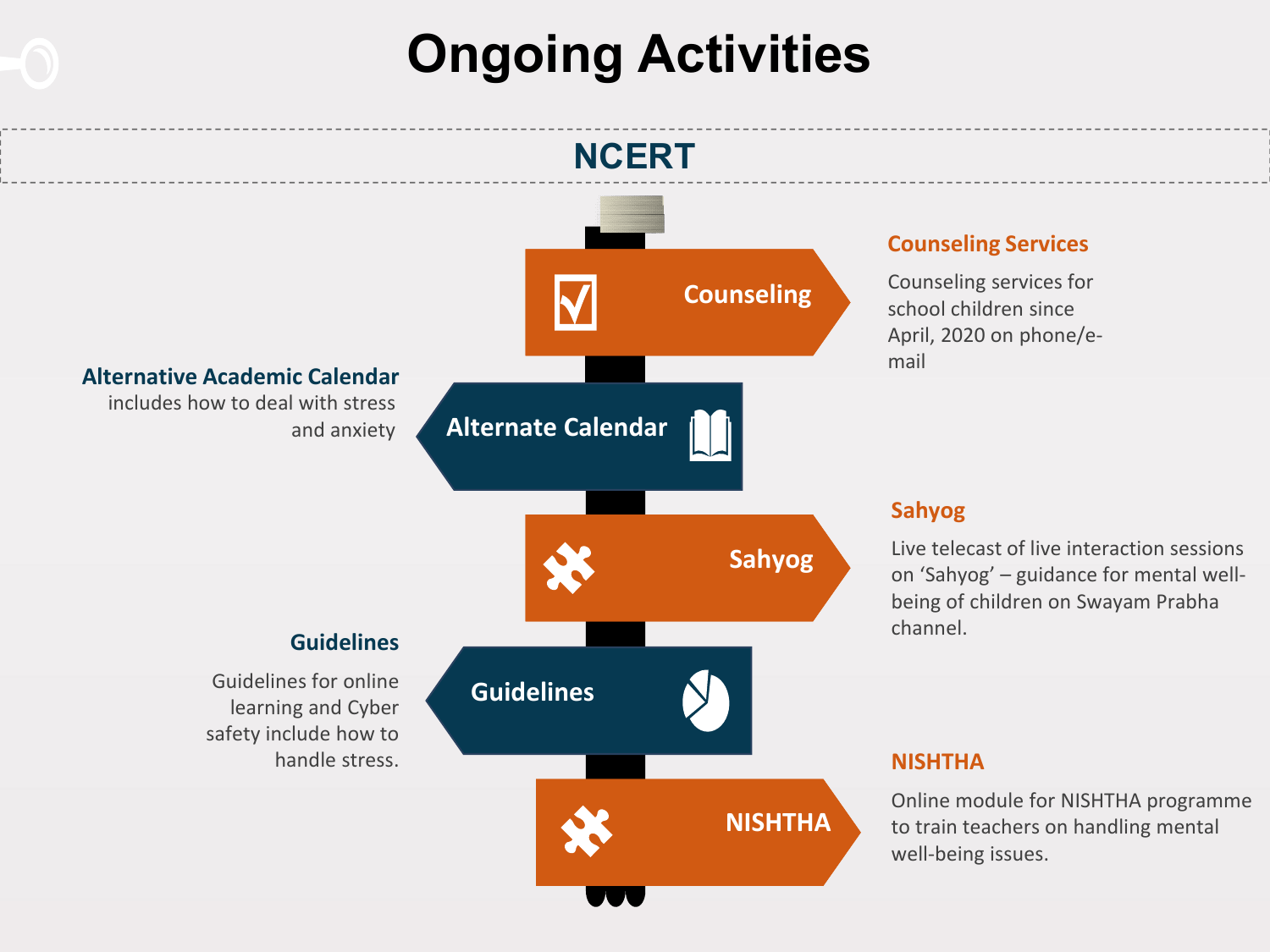## Ongoing Activities (2)

### NIOS

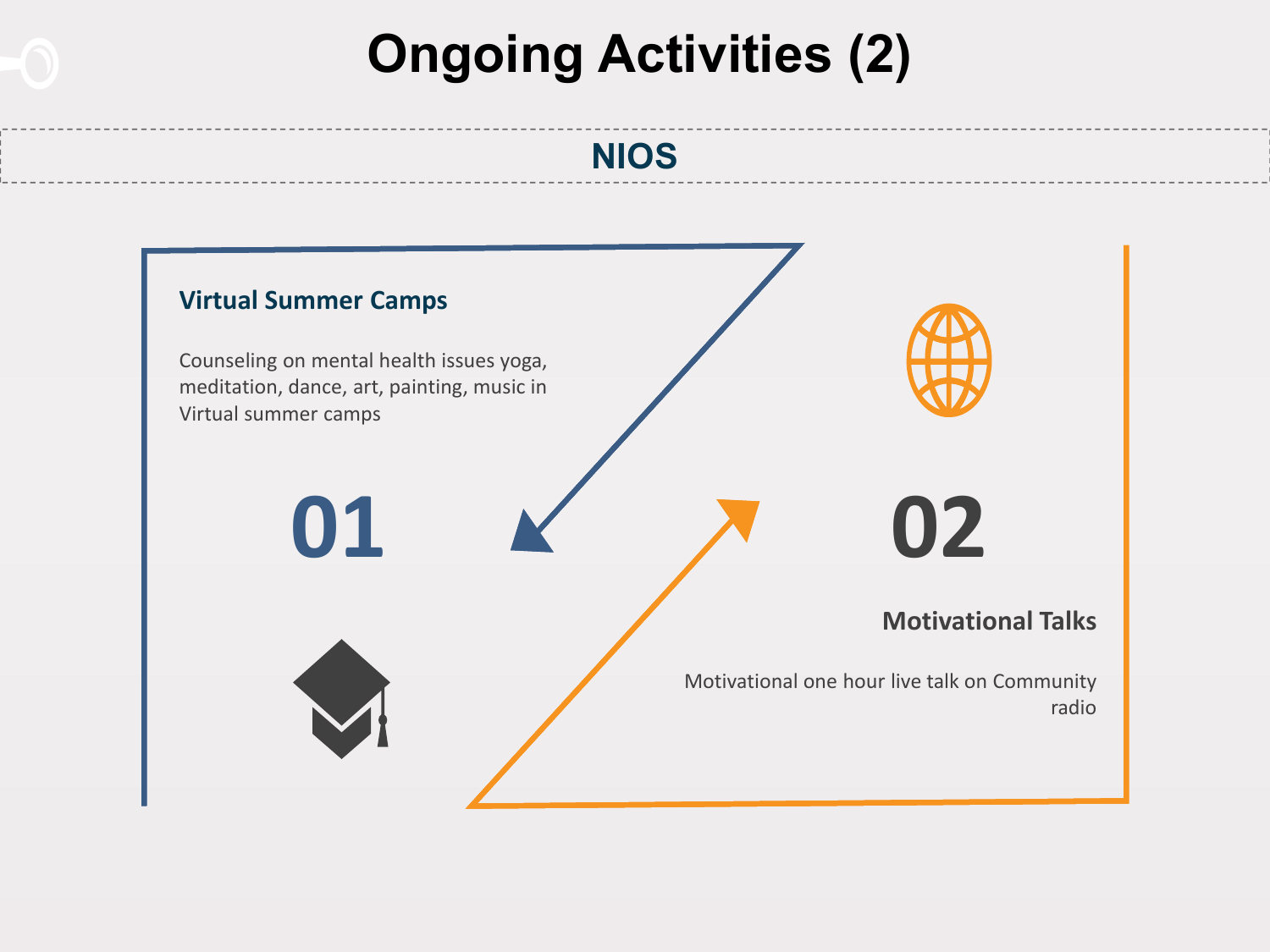## Ongoing Activities (3)

### **NVS**

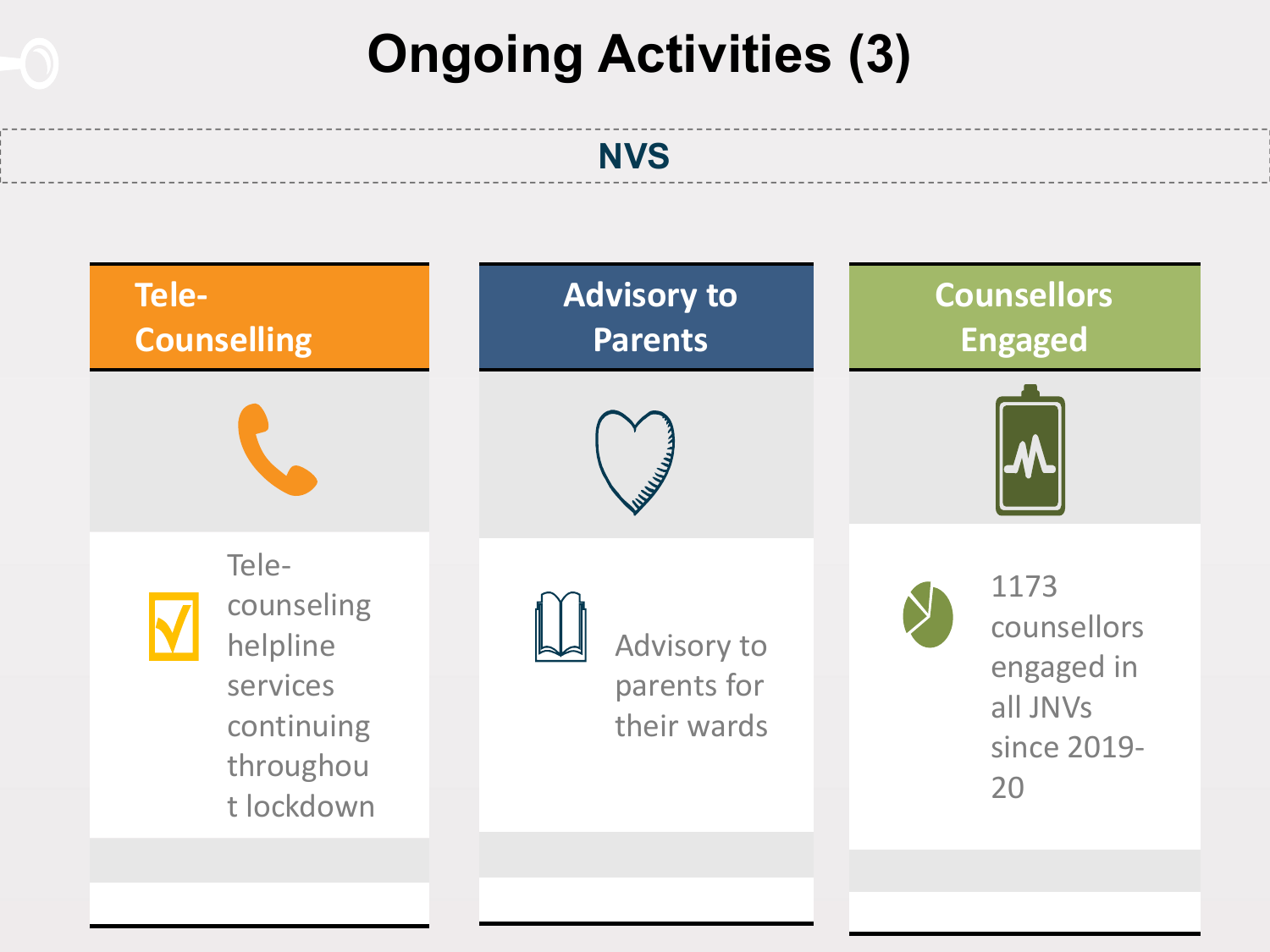## Ongoing Activities (4)

### KVS

Dedicated e-mail ID has been created in each school for guiding and counselling the students.

Teachers have been identified for attending and addressing the problems of students.

### 331

Trained counselors have been engaged on part-time contract.

<sup>268</sup> KV teachers trained in Guidance and Counselling from NCERT have also been involved.

Queries from **12393** students and **7648** parents have so far been received and attended promptly.



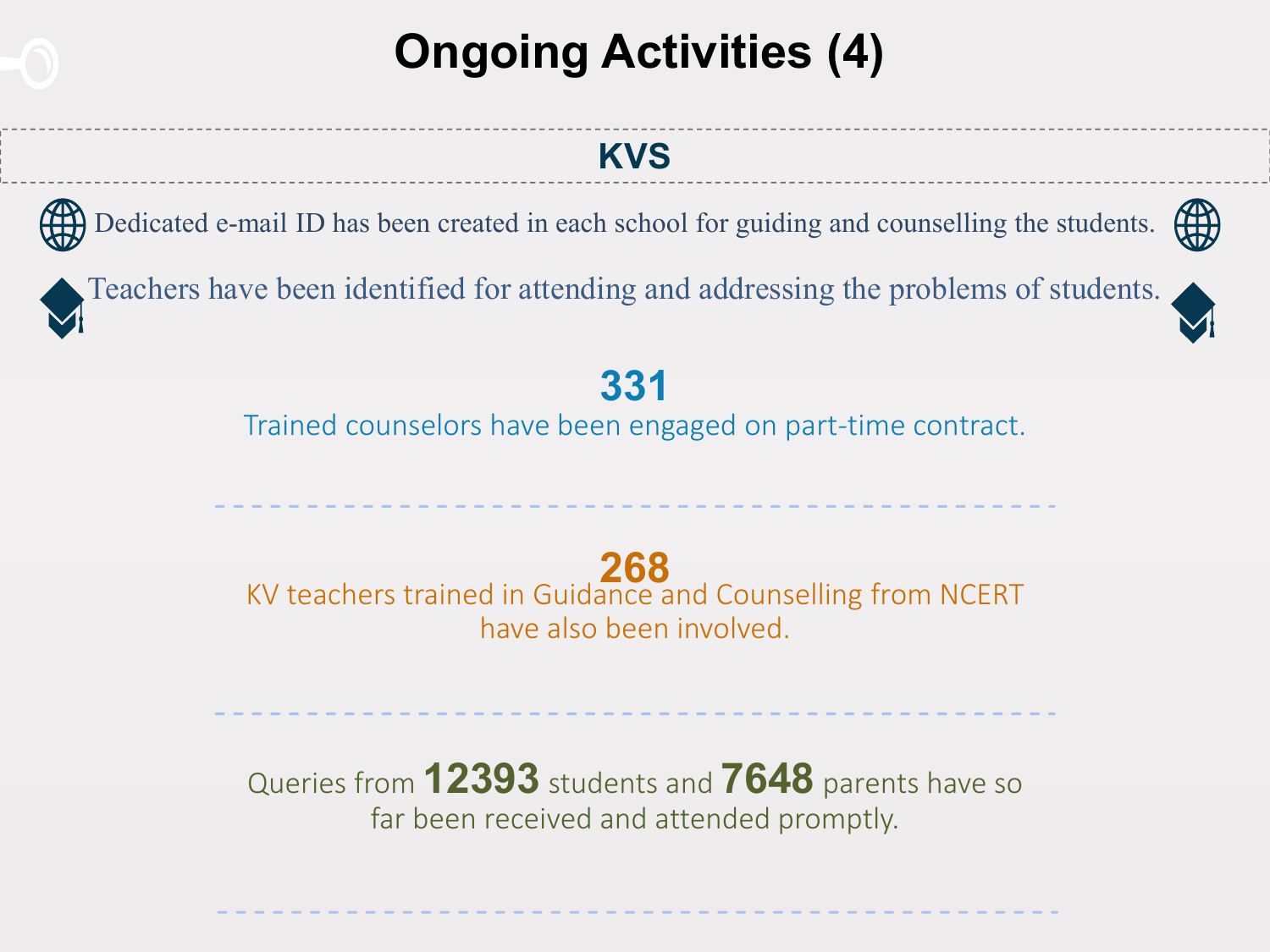## Ongoing Activities (5)

#### **CBSE**



### CBSE COUNSELING

An annual flagship program for free of cost pre and post exam counseling of secondary and senior secondary students started 23 years ago in 1998.

Counseling through audio visual presentations and podcasts.



### AUDIO RESOURCES

Exam Anthem Rap Song, Podcasts on Psychosocial support



## CBSE Helpline

Centralised Access System and interactive voice response system on toll free number Counselling for differently-abled students



### PRINT RESOURCES

Question Answer columns in newspapers, Handbook on 21st Century Life Skills



## Social Media Engagements

On YouTube, FaceBook and Instagram and use of memes



#### COVID-19 LOCKDOWN-COUNSELLING AND ENGAGEMENT

- Dedicated Corona Virus Safe Guards Tele-counseling services
- Student sharing activities on COVID -19 lockdown experience
- Awareness for FIT India activities during lockdown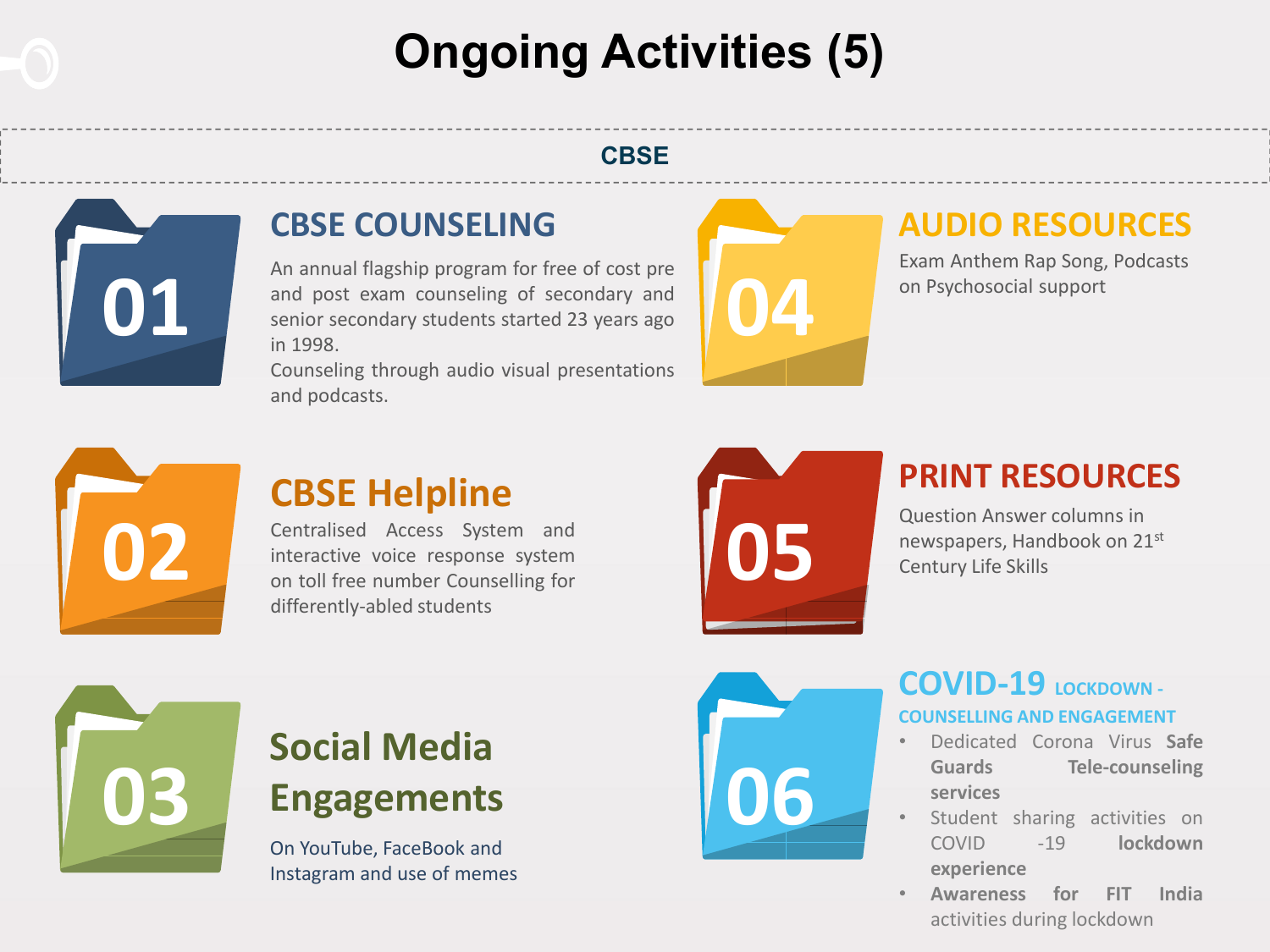## Ongoing Activities (6)

### UGC

Appeals, Advices, **Notices** 

Appeals, Advisories and Notices issued regarding Mental Health, Psychosocial Concerns and wellbeing of everyone on the campus.

UGC issued advisory on 5th April, 2020 to address Mental, Psychosocial health & Well-being of Students during and after COVID-19

### Fit India Guidelines **Fit India Guidelines**

As a part of Fit India Campaign, UGC has issued guidelines for physical and mental fitness of students, faculty and staff:

- 1. It suggested a wide range of physical, sports, cycling, walking, yoga, meditation and other fitness activities.
- 2. Emphasized on awareness or sensitization workshops on depression, anxiety and stress management.
- 3. Highlighted balanced nutritional diet

- 1. Set up helpline for mental health, psychosocial concerns, to be regularly monitored by counsellors and identified faculty members
- 2. Regular mentoring of students through interaction via e-mails, telephones, digital and social media platforms
- 3. Form COVID-19 help groups of students to identify fellow students in need of help and provide immediate necessary help
- 4. Sharing of available practical tips from MoHFW, Youtube and other sources to take care of mental health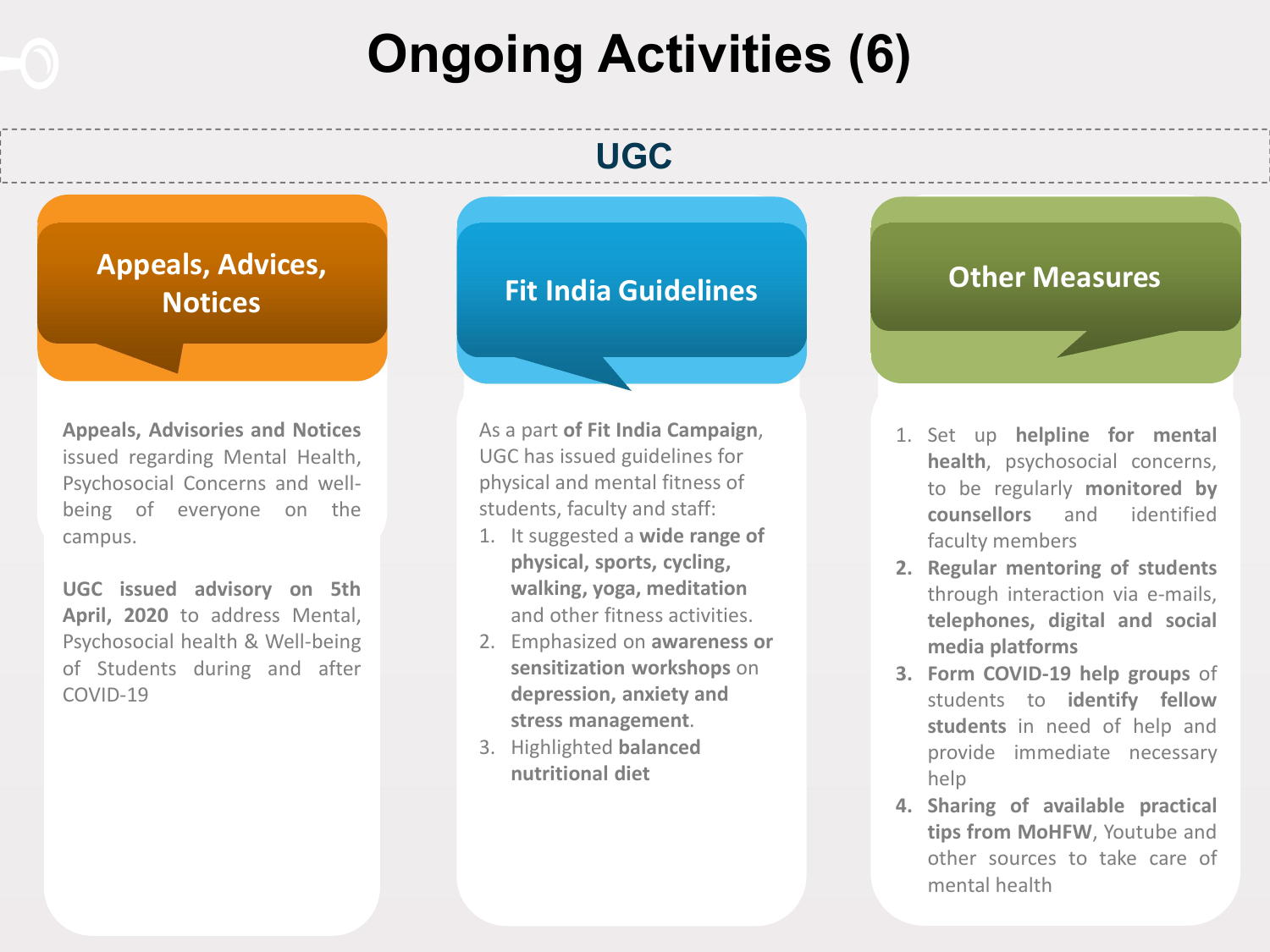## Ongoing Activities (6) Continued…

### UGC

Initiatives for Redressal of Student Grievances







•An email covid19help.ugc@gov.in created for students to send their concerns/ grievances arising due to COVID-19.

•UGC help line number 1800-111-657 has been made functional to address the grievances/ concerns

of the students arising due to COVID-19 pandemic.

•Online Students Grievance Redressal Portal of UGC at

https://www.ugc.ac.in/grievance/student\_reg.aspx

•A Task Force has also been constituted to monitor students concerns/ grievances and address them accordingly.





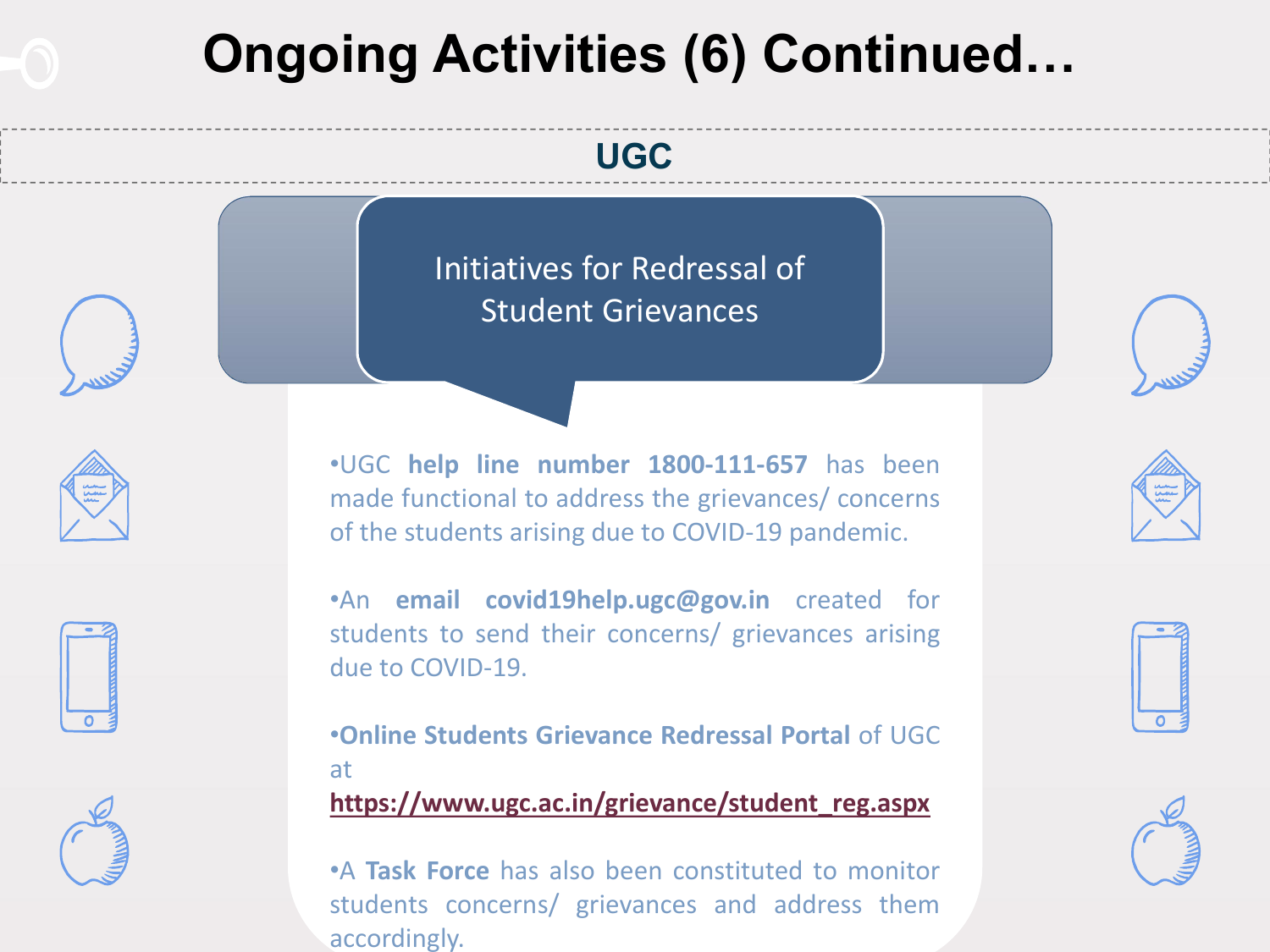## Ongoing Activities (7)

### AICTE

#### FACULTY COUNSELLORS

AICTE has advised all institutes to appoint faculty counsellors

#### HELPLINE PORTAL

During pandemic and lockdown AICTE created a helpline portal to address psychological problems.

#### FACULTY TRAINING

Large number of Faculty training programs are conducted and as many as 10,000 faculty are trained who all are effective counsellors.

#### FACULTY CERTIFICATION

Faculty Certification Program of 8 modules in which several elements of relationship between teacher and the taught are elaborated, which go a long way in addressing the problem at its roots.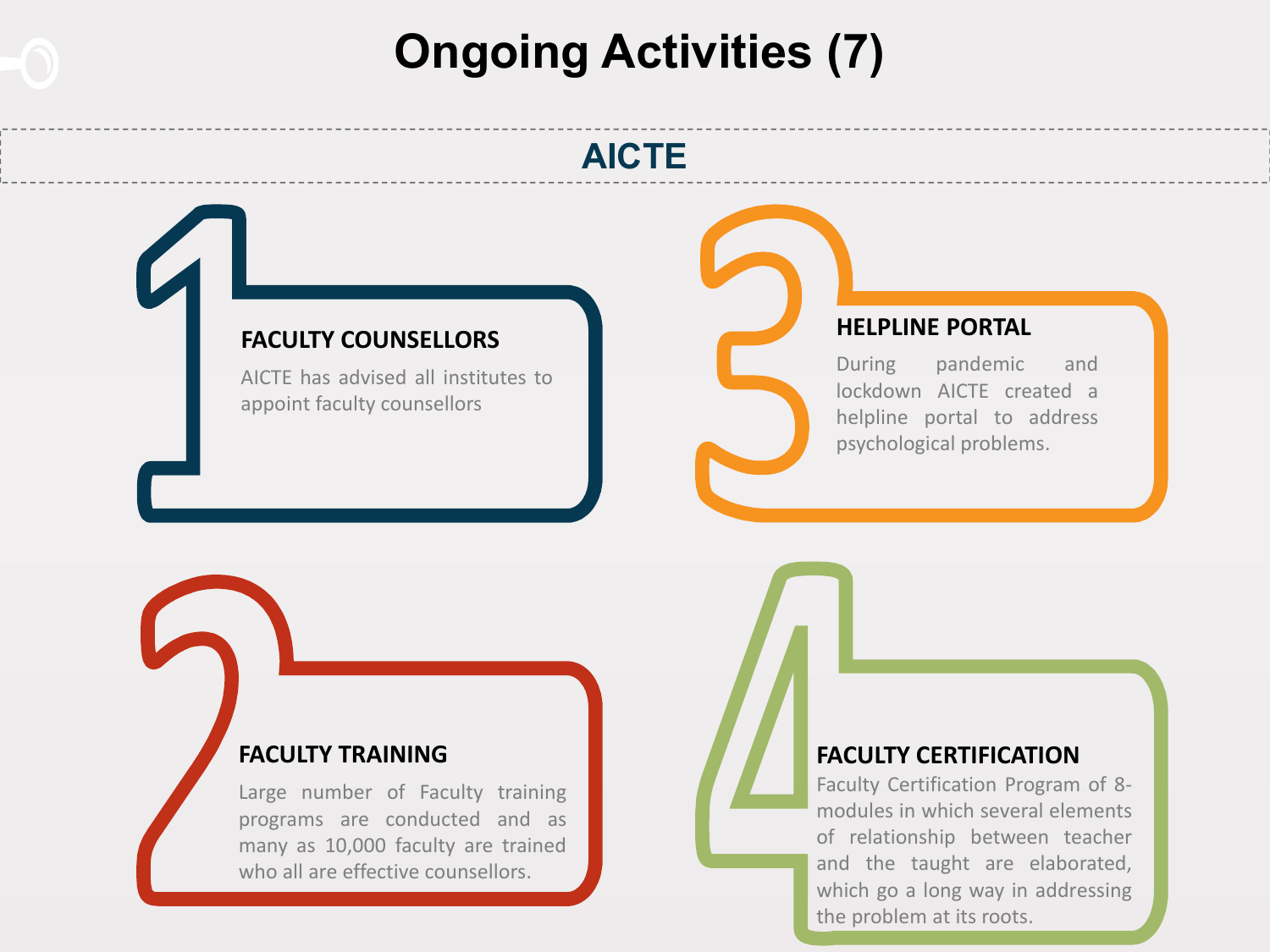

# Road Ahead…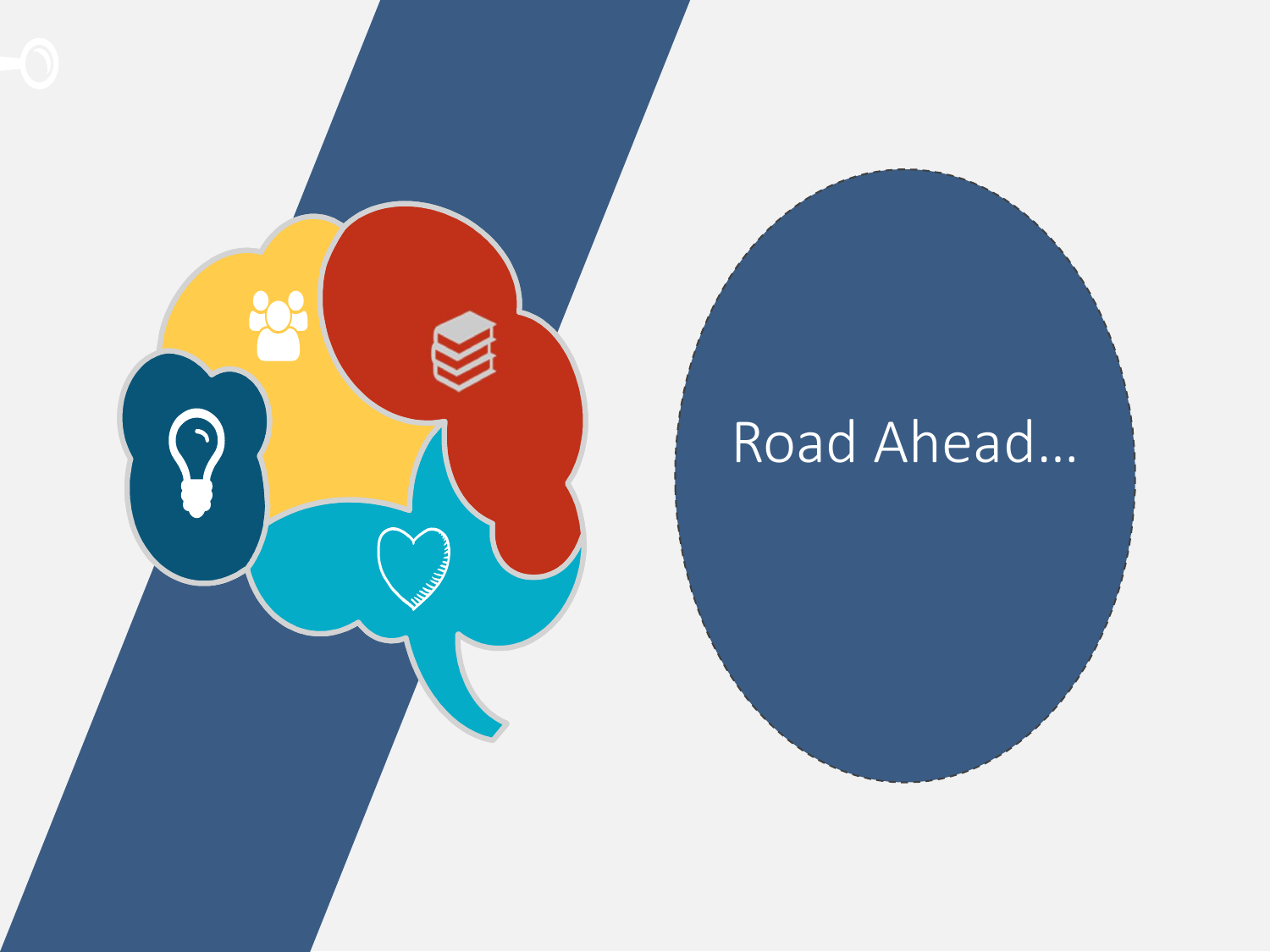## Road Ahead…

### Prevention

Prevention through positive school/college ethos, curriculum and activities promoting mental health and wellbeing

### **Training**

Capacity builidng of faculty, counsellors and support staff – integrating mental health component in teacher preparation programme; enrichment programme for counsellors; short-term online courses

### Early Identification

Early identification of cognitive, emotional and behavioural changes in the students

### Specialist Support

Access to specialist support.

#### Common Minimum Programme for schools to promote to students' mental well being

School Mental Health Programme – integral part of Health and Physical Education Training of early childhood care givers to identify and support special needs children.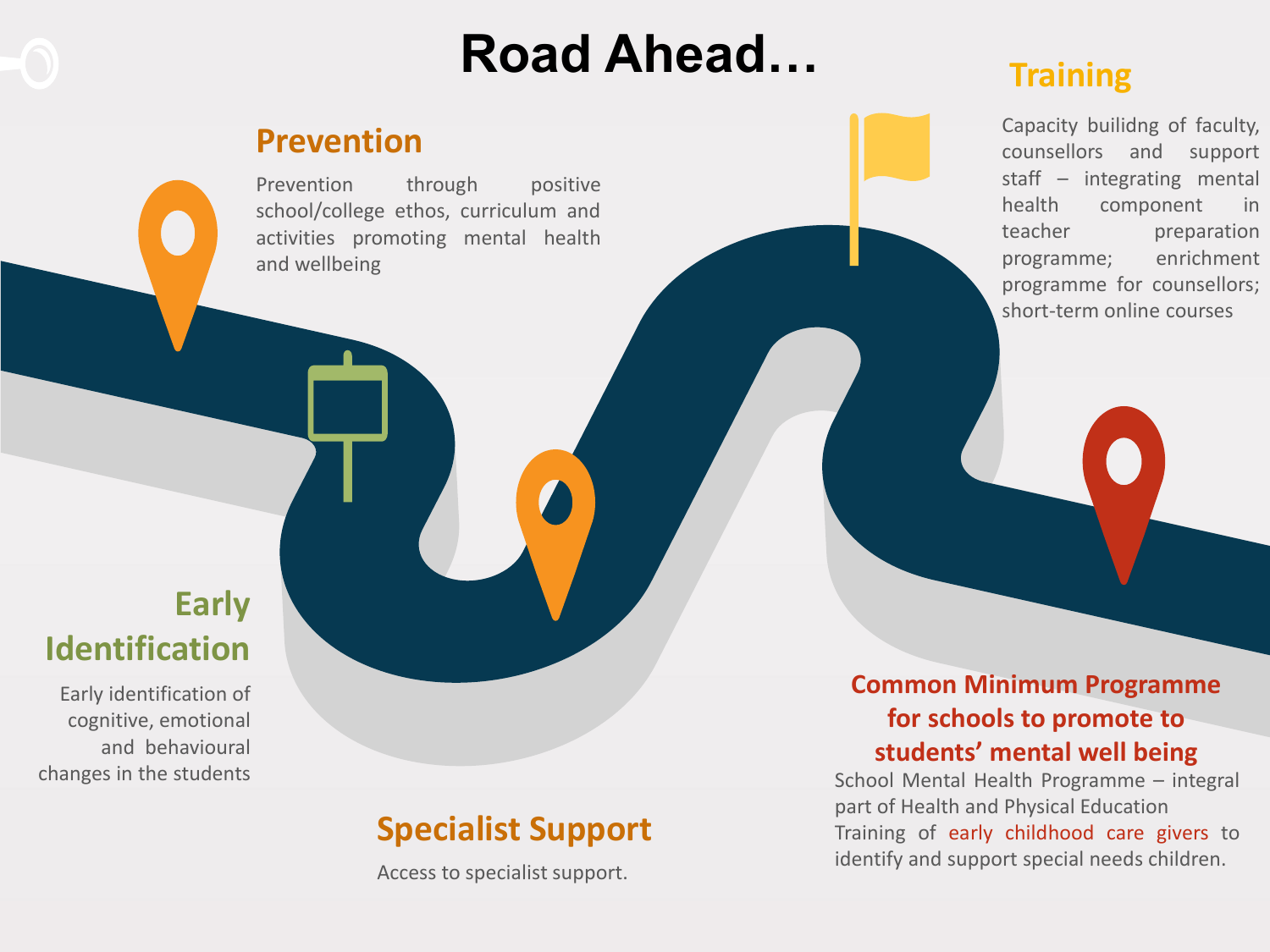

## Road Ahead (Contd.)

#### Awareness

Awareness and sensitization on child abuse (POCSO Act, 2016).

### Life Skills

Focus on programmes of life skills, stress management, substance abuse prevention,

### Positive Parenting

Accommodate Diversity

Accommodate diversity of students having disability both cognitive and

non-cognitive.

Focus on positive parenting and effective family – school partnership for enriching positive mental health and well being.

### emotion regulation etc. **Exercise 2008 Exercise 2008 Holistic Report Card**

Holistic Report Card as per draft new NEP, 2020 to reflect interventions required to support for learning as well as mental & physical well-being